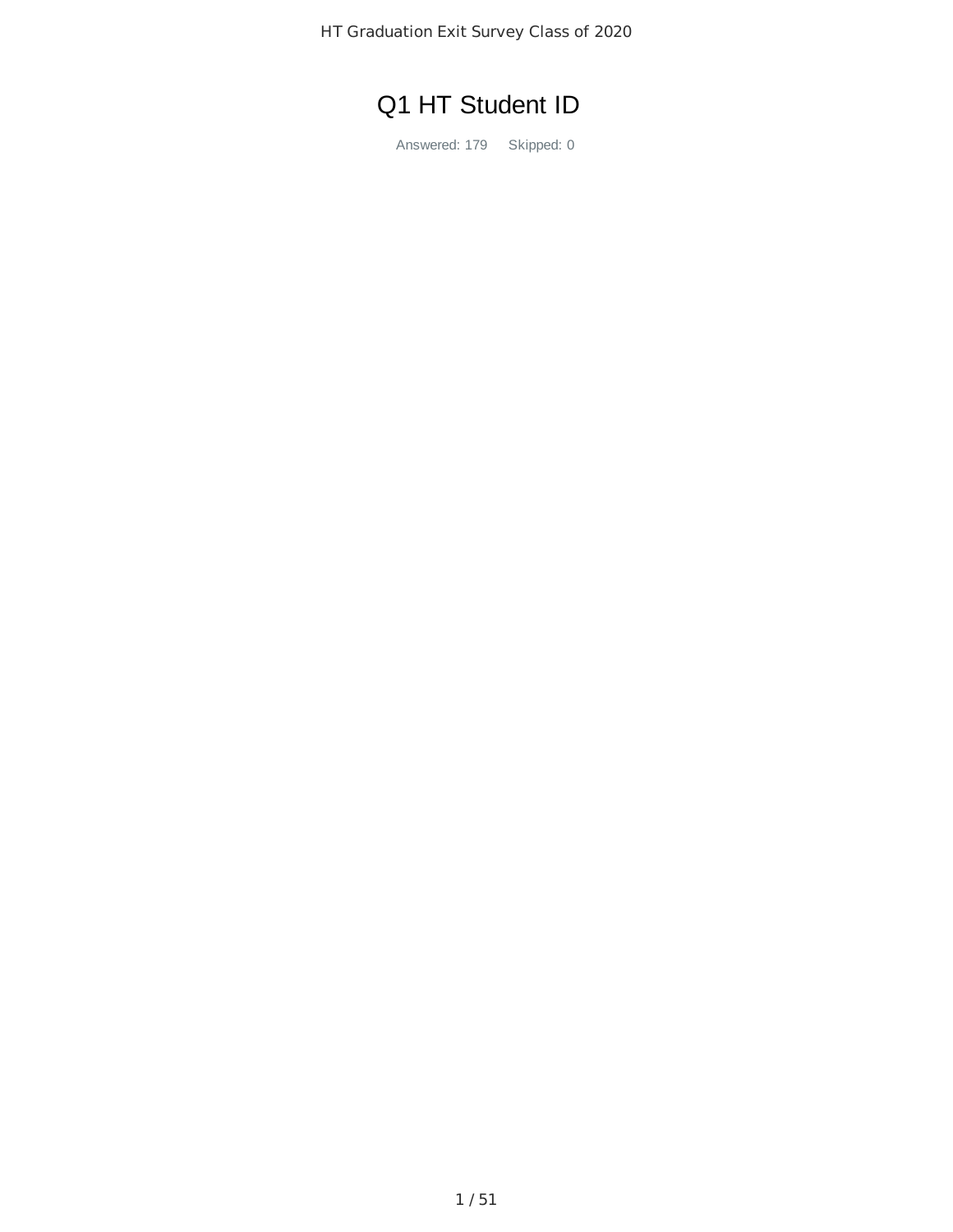# Q2 Primary non-HT E-mail address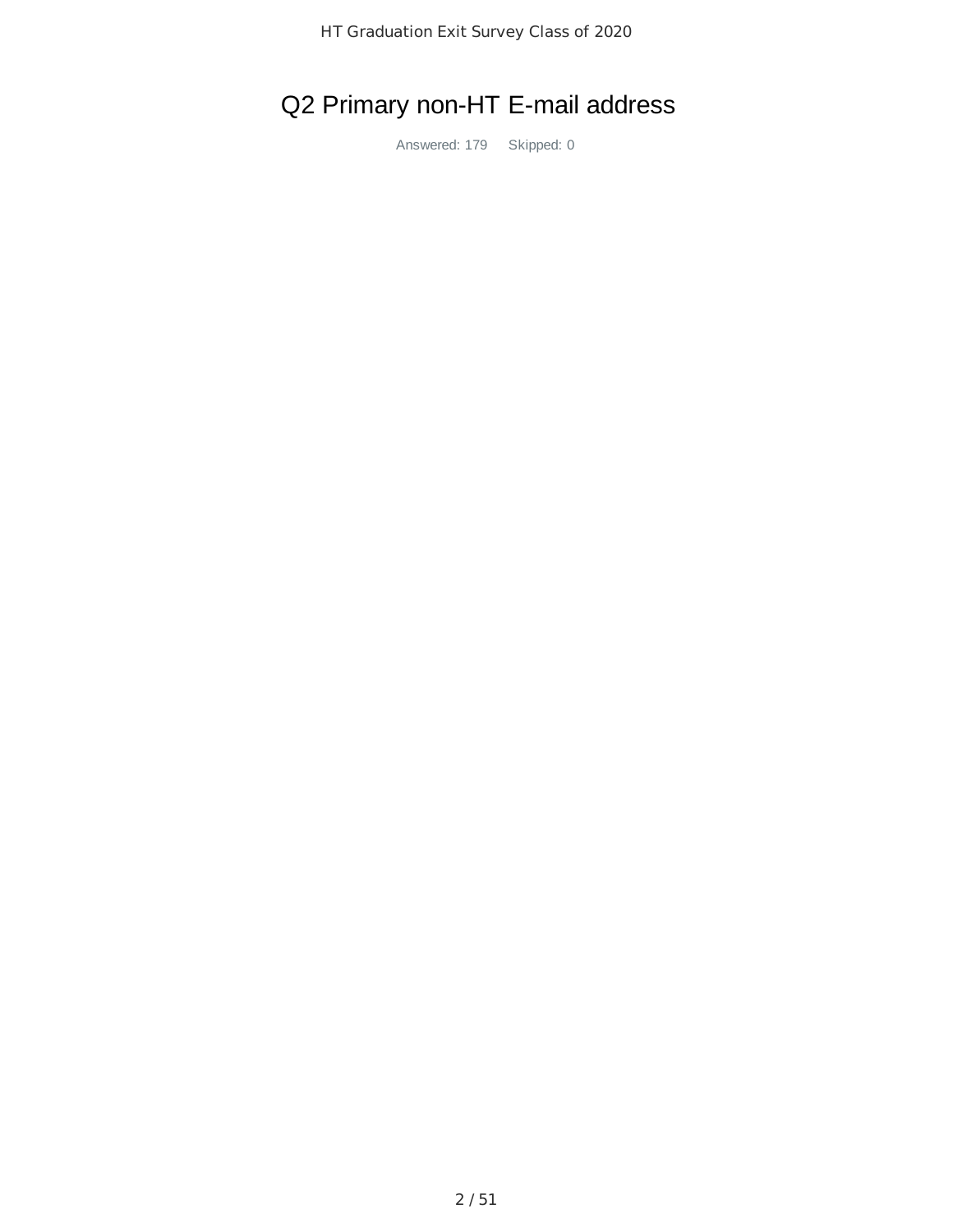# Q3 Personal Information

| <b>ANSWER CHOICES</b>  | <b>RESPONSES</b> |     |
|------------------------|------------------|-----|
| Full Name:             | 100.00%          | 179 |
| Permanent Address:     | 100.00%          | 179 |
| City:                  | 100.00%          | 179 |
| State/Province/Region: | 100.00%          | 179 |
| Zip/Postal Code:       | 100.00%          | 179 |
| Country:               | 100.00%          | 179 |
| Primary Phone #:       | 100.00%          | 179 |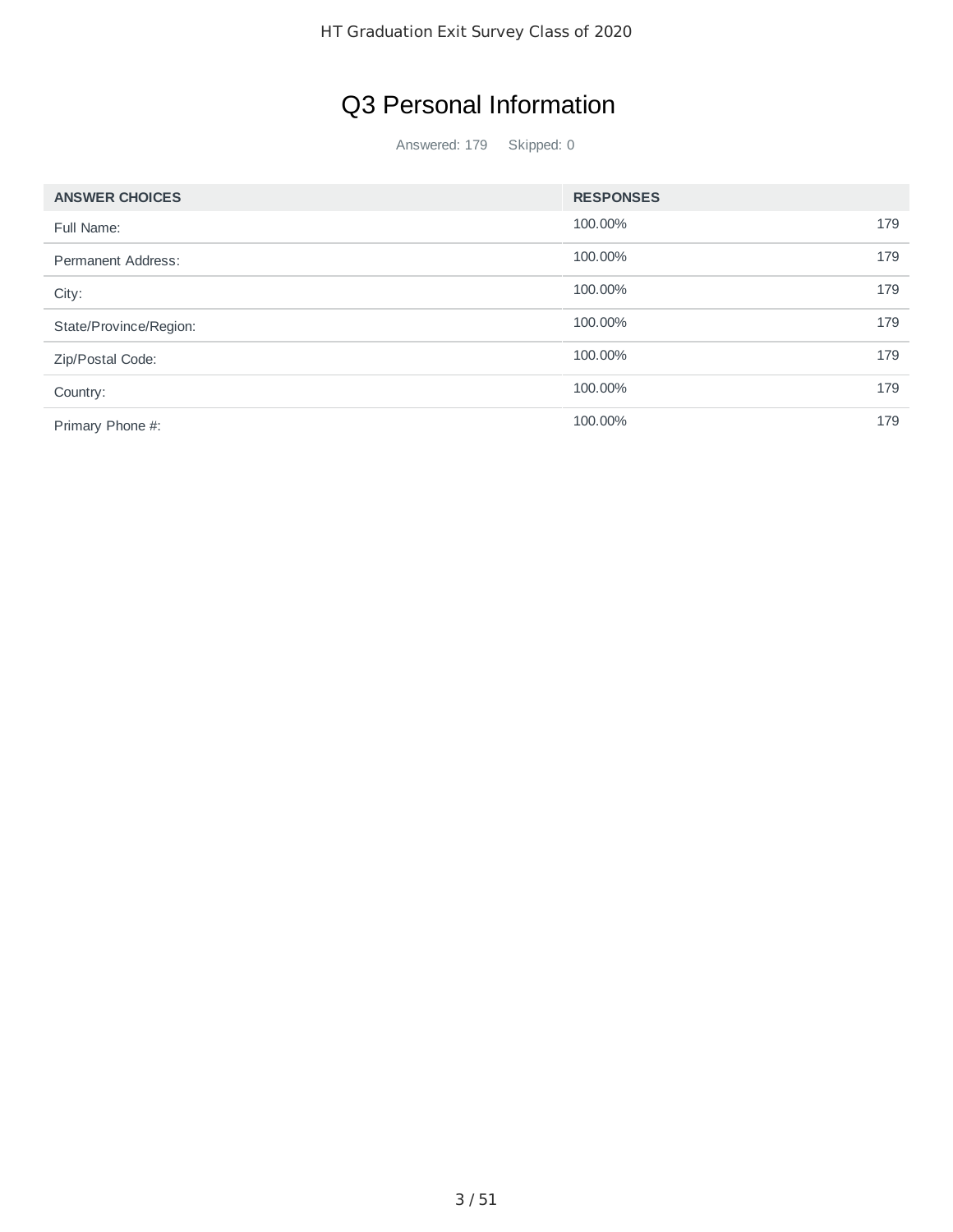

| <b>ANSWER CHOICES</b> | <b>RESPONSES</b> |
|-----------------------|------------------|
| Male                  | 58<br>32.40%     |
| Female                | 120<br>67.04%    |
| Other                 | 0.56%            |
| <b>TOTAL</b>          | 179              |

# Q4 What is your gender?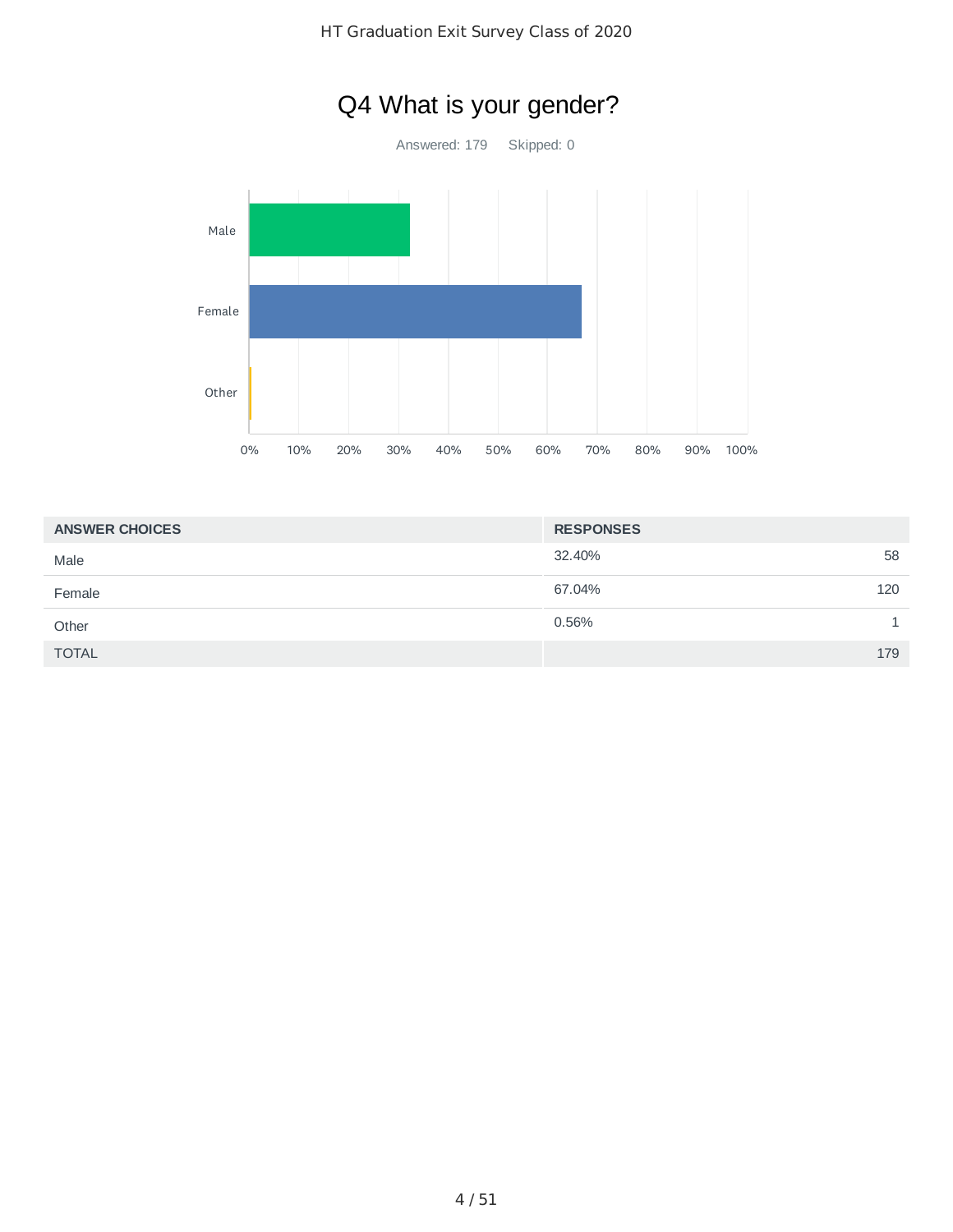

| <b>ANSWER CHOICES</b>                    | <b>RESPONSES</b> |     |
|------------------------------------------|------------------|-----|
| Hispanic or Latino or Spanish Origin     | 34.08%           | 61  |
| Not Hispanic or Latino or Spanish Origin | 65.92%           | 118 |
| <b>TOTAL</b>                             |                  | 179 |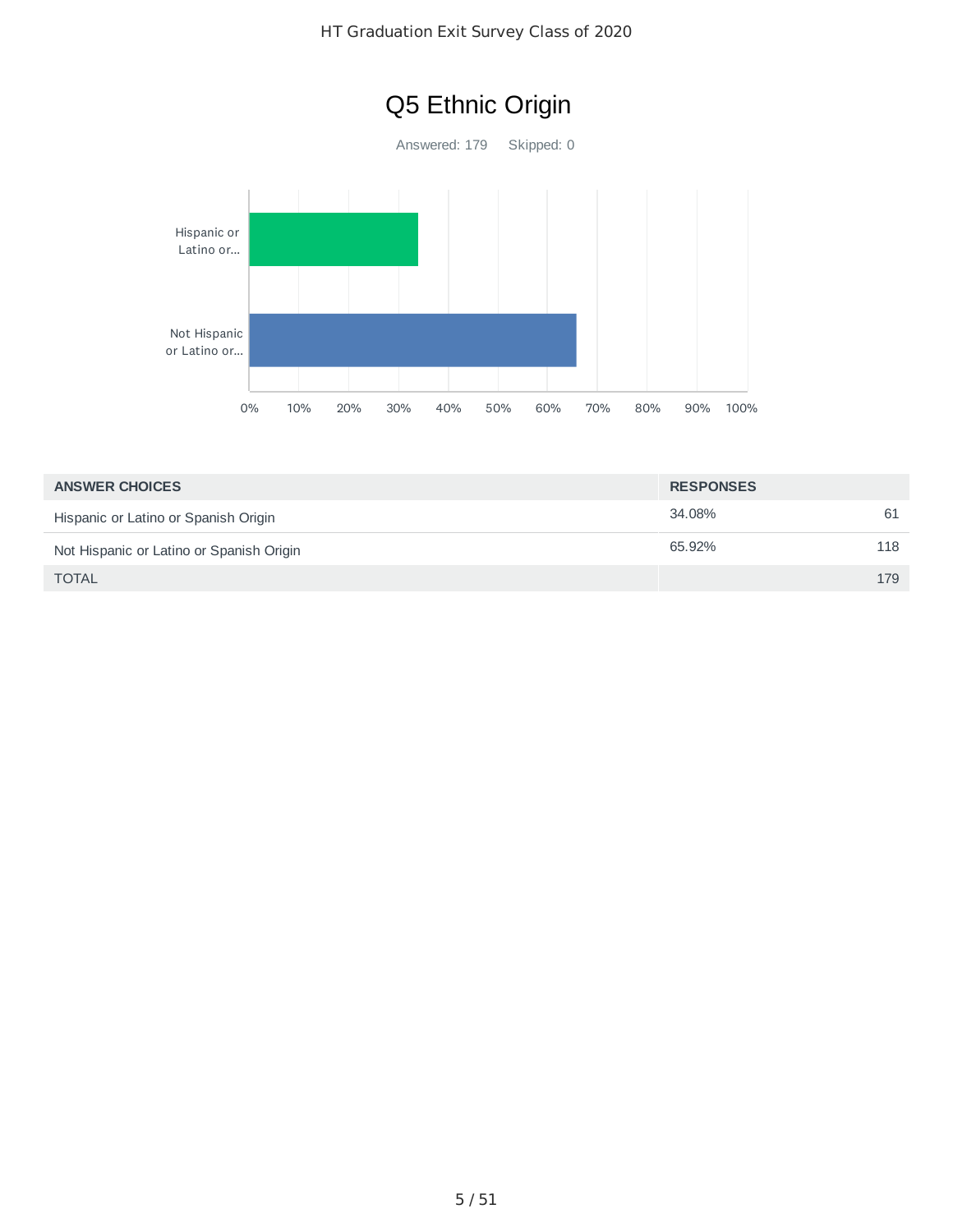



| <b>ANSWER CHOICES</b>                     | <b>RESPONSES</b> |              |
|-------------------------------------------|------------------|--------------|
| American Indian or Alaska Native          | 2.23%            | 4            |
| Asian                                     | 0.56%            |              |
| <b>Black or African American</b>          | 62.57%           | 112          |
| Multi-racial                              | 5.03%            | 9            |
| Native Hawaiian or other Pacific Islander | 0.56%            | $\mathbf{1}$ |
| White                                     | 23.46%           | 42           |
| Other (please specify)                    | 11.17%           | 20           |
| Total Respondents: 179                    |                  |              |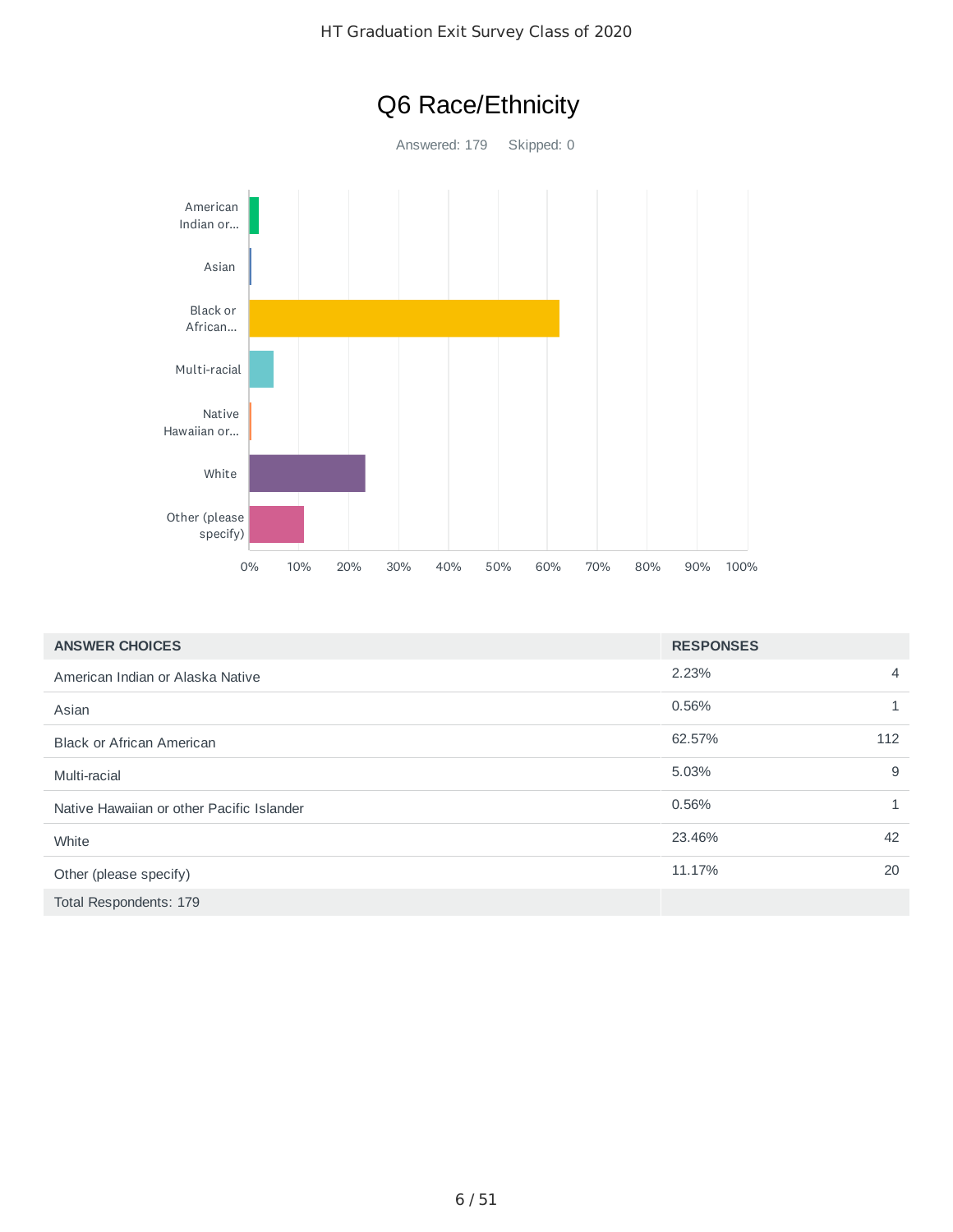

# Q7 Are you an international student?

| <b>RESPONSES</b> |     |
|------------------|-----|
| 5.03%            | 9   |
| 94.97%           | 170 |
|                  | 179 |
|                  |     |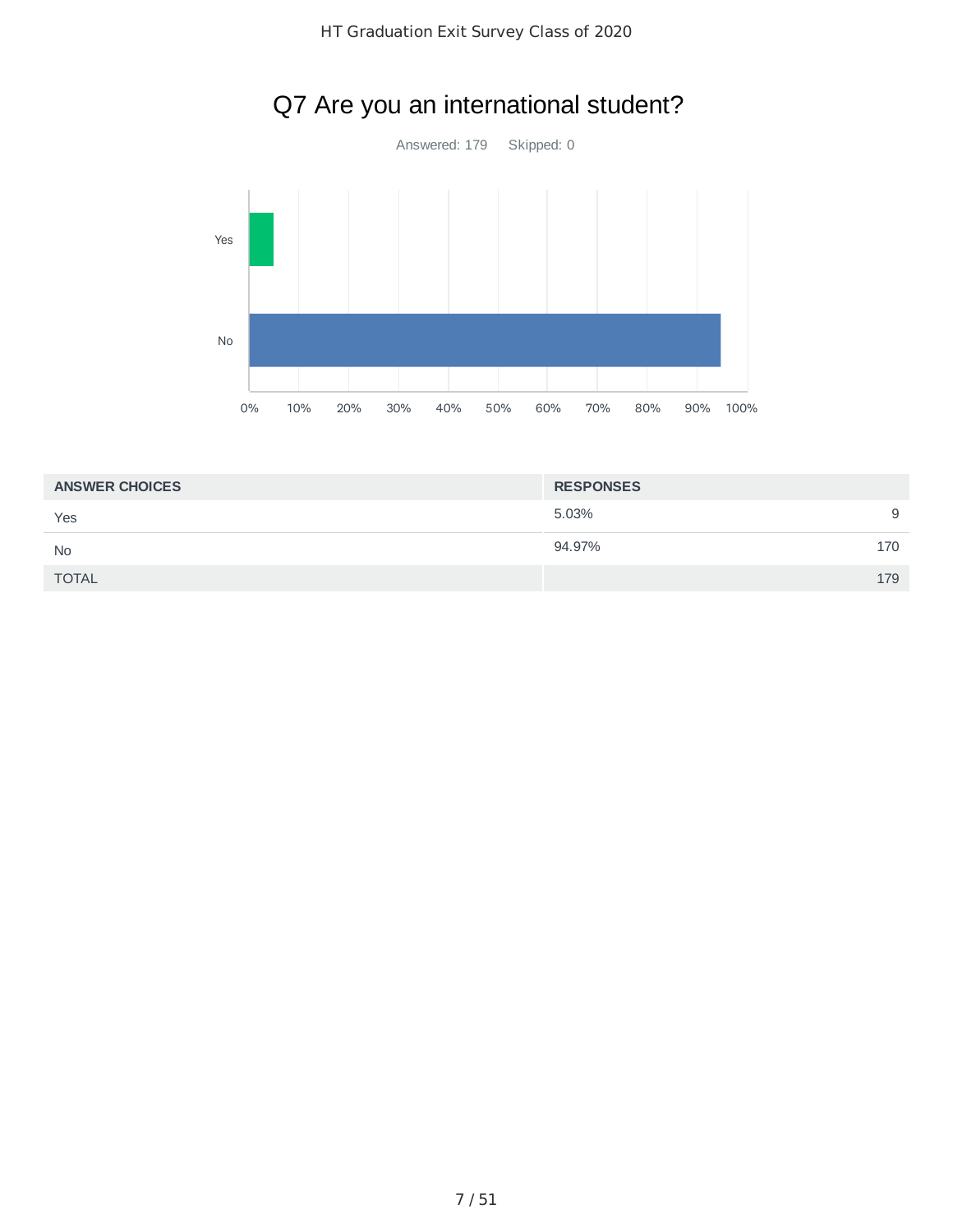### Q8 Did either of your parents graduate from college with a bachelor's degree?



| <b>ANSWER CHOICES</b> | <b>RESPONSES</b>        |
|-----------------------|-------------------------|
| Yes                   | 69<br>38.55%            |
| <b>No</b>             | 59.22%<br>106           |
| N/A                   | 2.23%<br>$\overline{4}$ |
| <b>TOTAL</b>          | 179                     |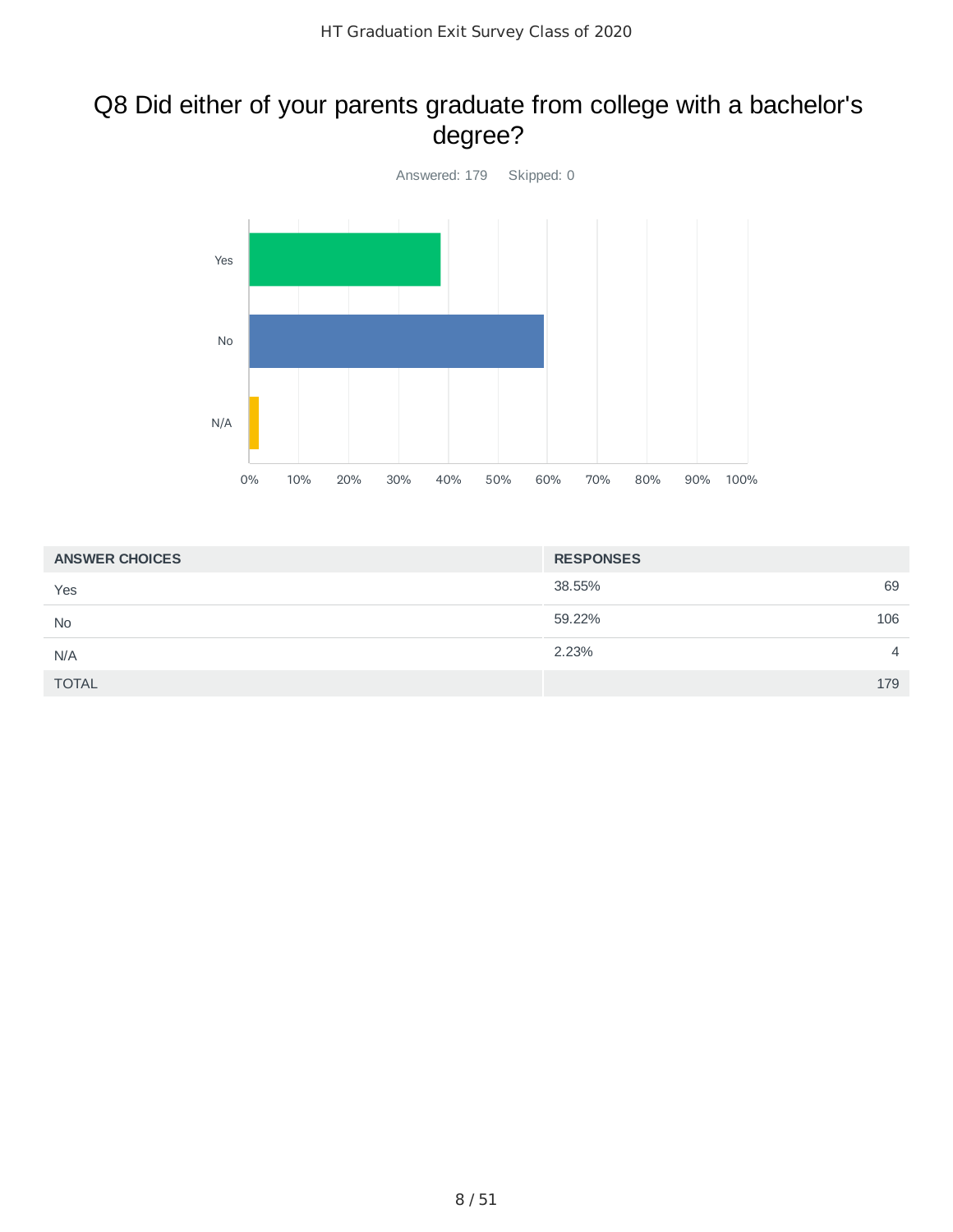

# Q9 What was your status when you entered HT?

| <b>ANSWER CHOICES</b>   | <b>RESPONSES</b> |     |
|-------------------------|------------------|-----|
| First-time Freshman     | 35.20%           | 63  |
| <b>Transfer Student</b> | 64.80%           | 116 |
| <b>TOTAL</b>            |                  | 179 |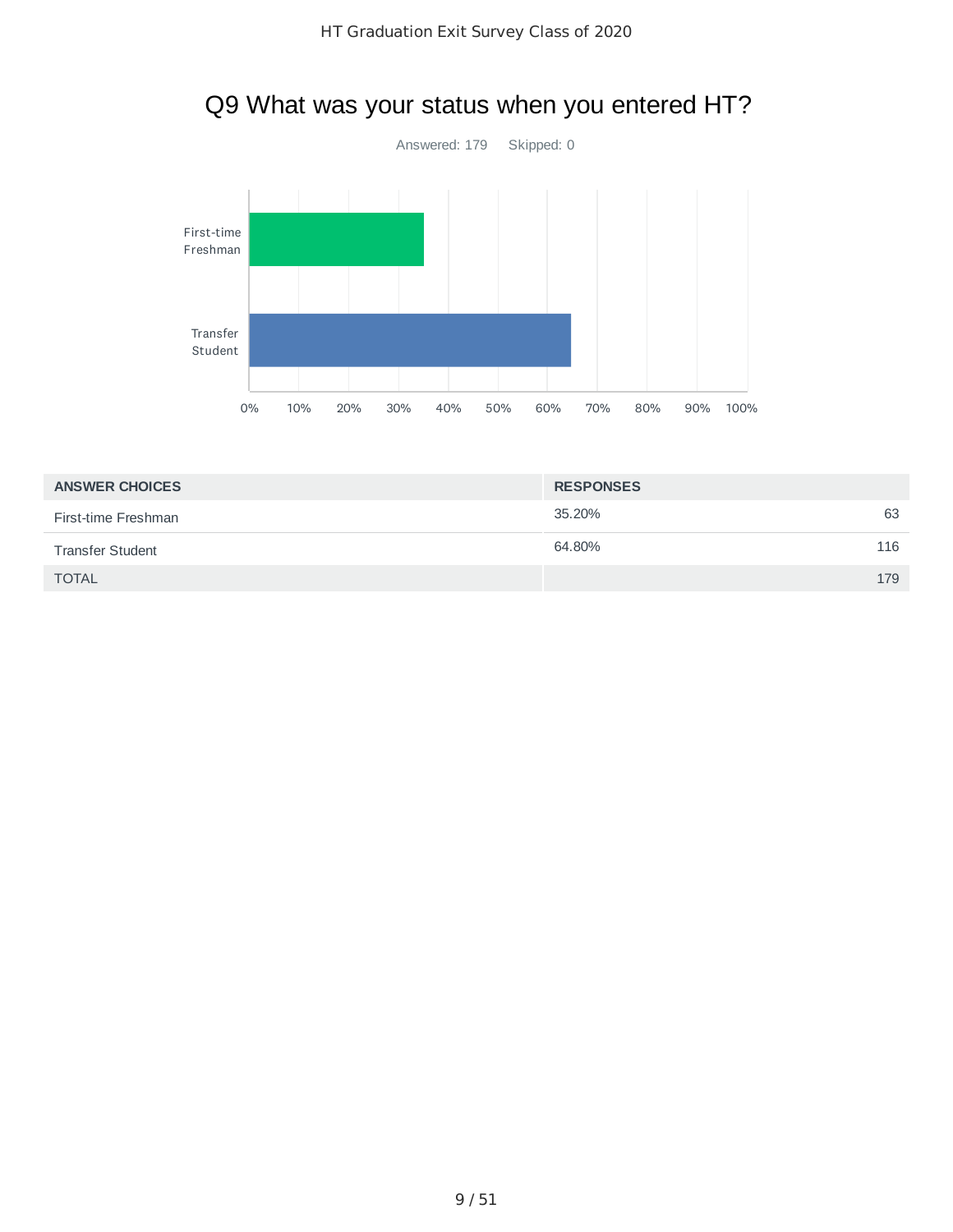

# Q10 Did you work while attending HT?

| <b>ANSWER CHOICES</b> | <b>RESPONSES</b> |    |
|-----------------------|------------------|----|
| Full-time             | 56.42%<br>101    |    |
| Part-time             | 36.87%           | 66 |
| I did not work        | 6.70%            | 12 |
| <b>TOTAL</b>          | 179              |    |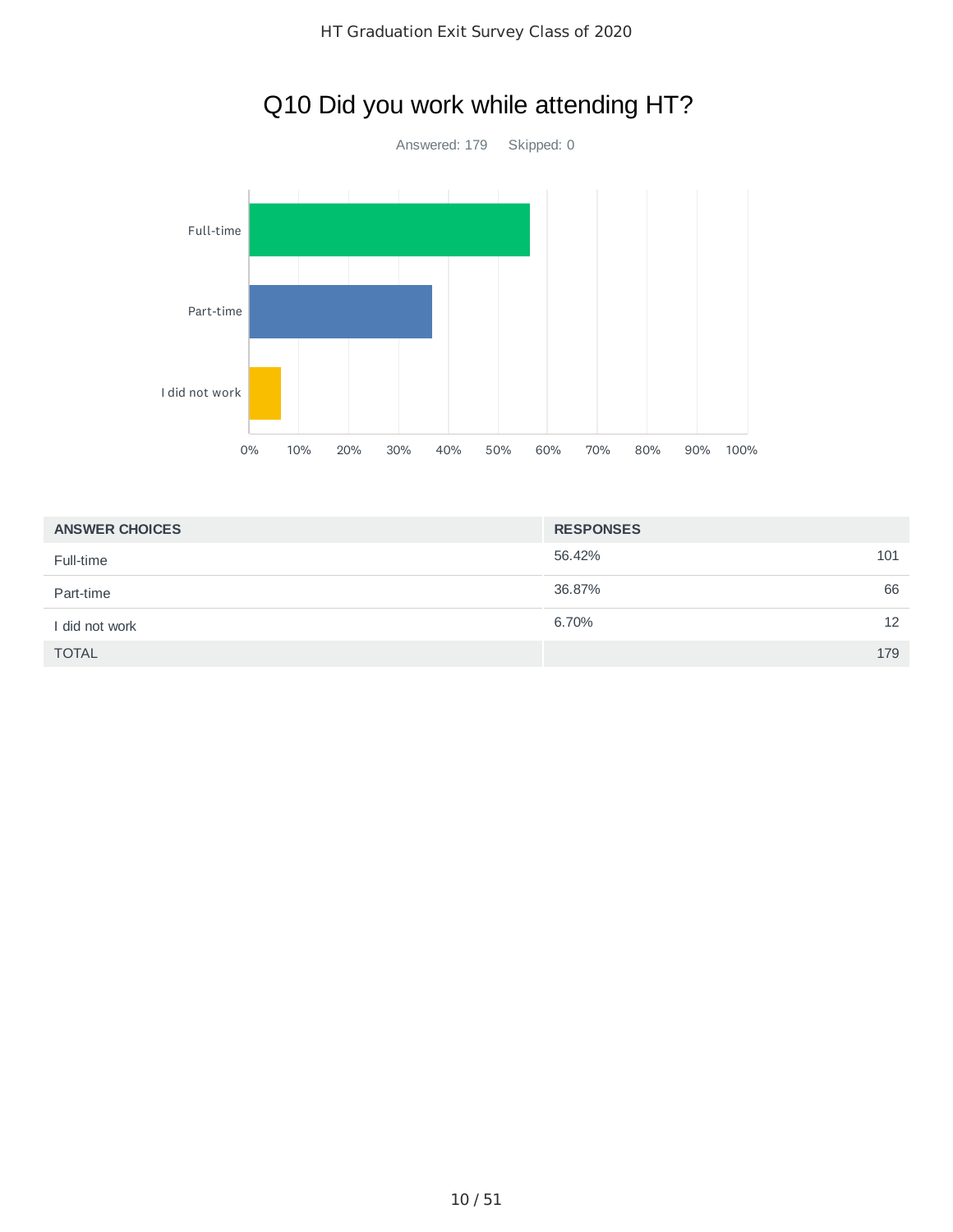### Q11 If you worked while attending HT, how many hours did you work per week?



| <b>ANSWER CHOICES</b> | <b>RESPONSES</b> |
|-----------------------|------------------|
| 0-9 hours             | 3<br>1.80%       |
| 10-19 hours           | 18.56%<br>31     |
| 20-29 hours           | 17.96%<br>30     |
| 30-39 hours           | 11.38%<br>19     |
| $40+$ hours           | 50.30%<br>84     |
| <b>TOTAL</b>          | 167              |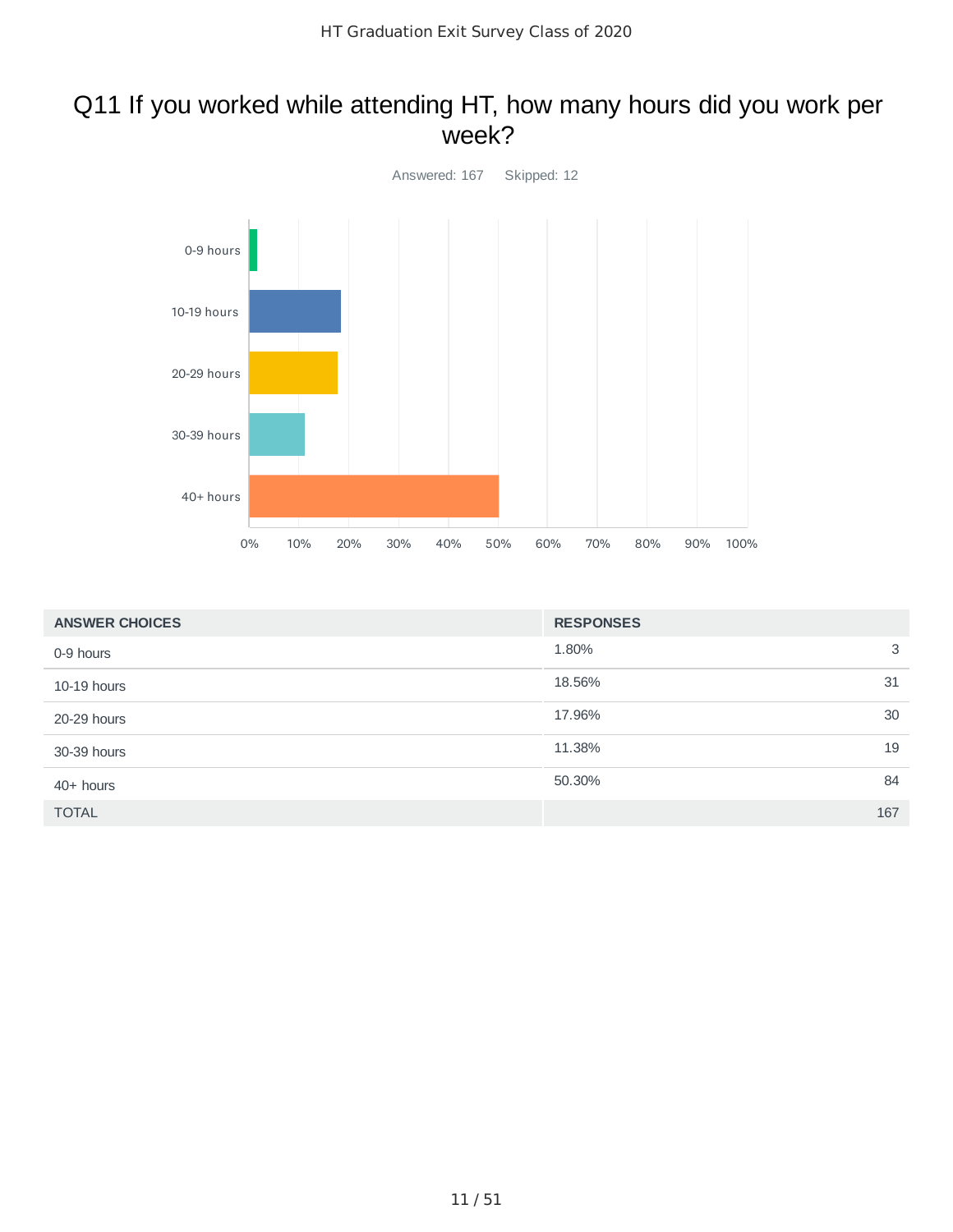## Q12 Upon graduation, will you be financially responsible for supporting someone? (e.g., children, spouse)



| <b>ANSWER CHOICES</b> | <b>RESPONSES</b> |     |
|-----------------------|------------------|-----|
| Yes                   | 44.69%           | 80  |
| <b>No</b>             | 55.31%           | 99  |
| <b>TOTAL</b>          |                  | 179 |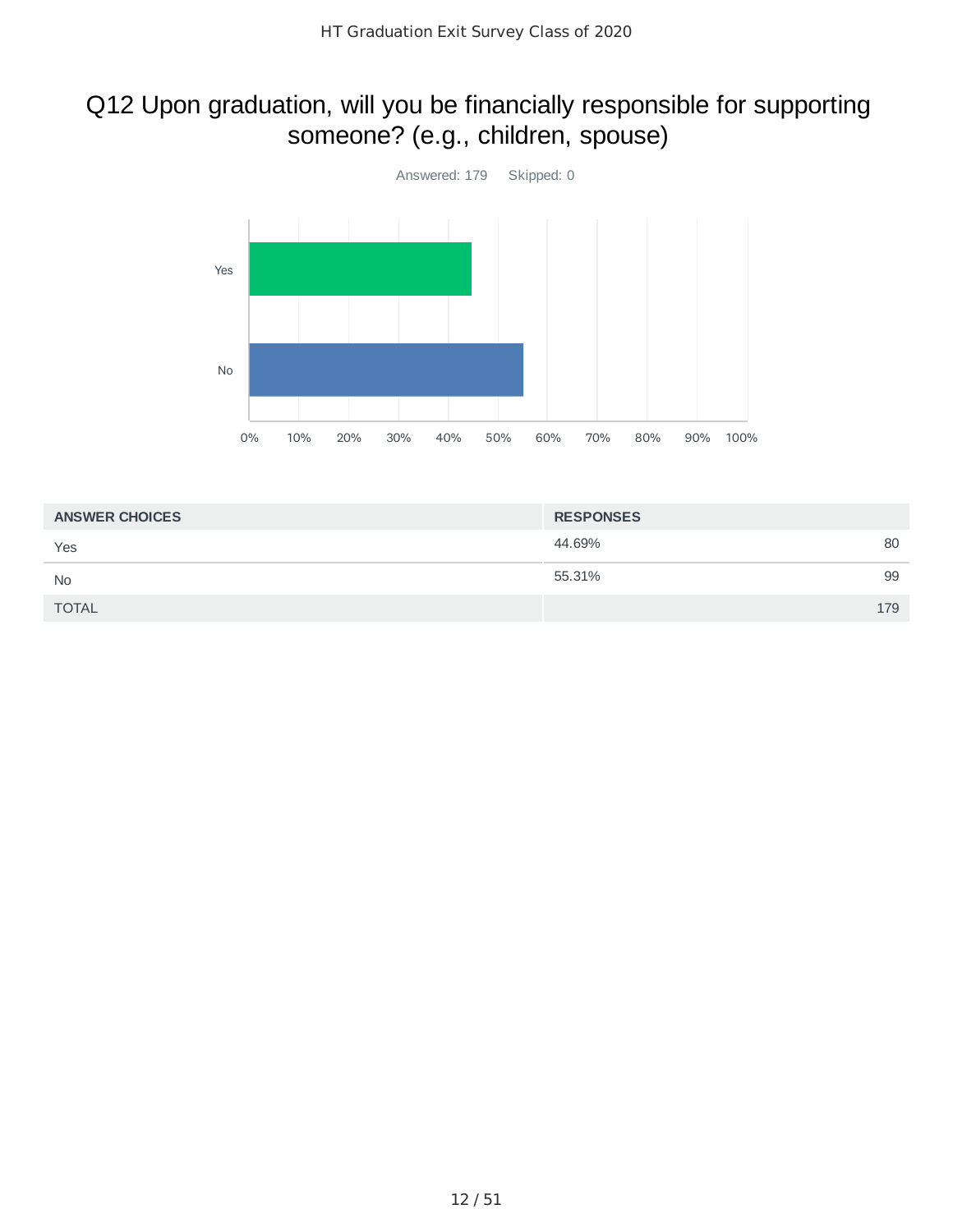### Q13 If yes, will you be financially responsible for supporting any of the following? (Check all that apply)



| <b>ANSWER CHOICES</b>    | <b>RESPONSES</b> |                |
|--------------------------|------------------|----------------|
| Child(ren) under 18      | 83.33%           | 65             |
| Child(ren) over 18       | 15.38%           | 12             |
| Spouse/Significant Other | 34.62%           | 27             |
| Parent(s)                | 8.97%            | $\overline{7}$ |
| <b>Extended Family</b>   | 5.13%            | $\overline{4}$ |
| Total Respondents: 78    |                  |                |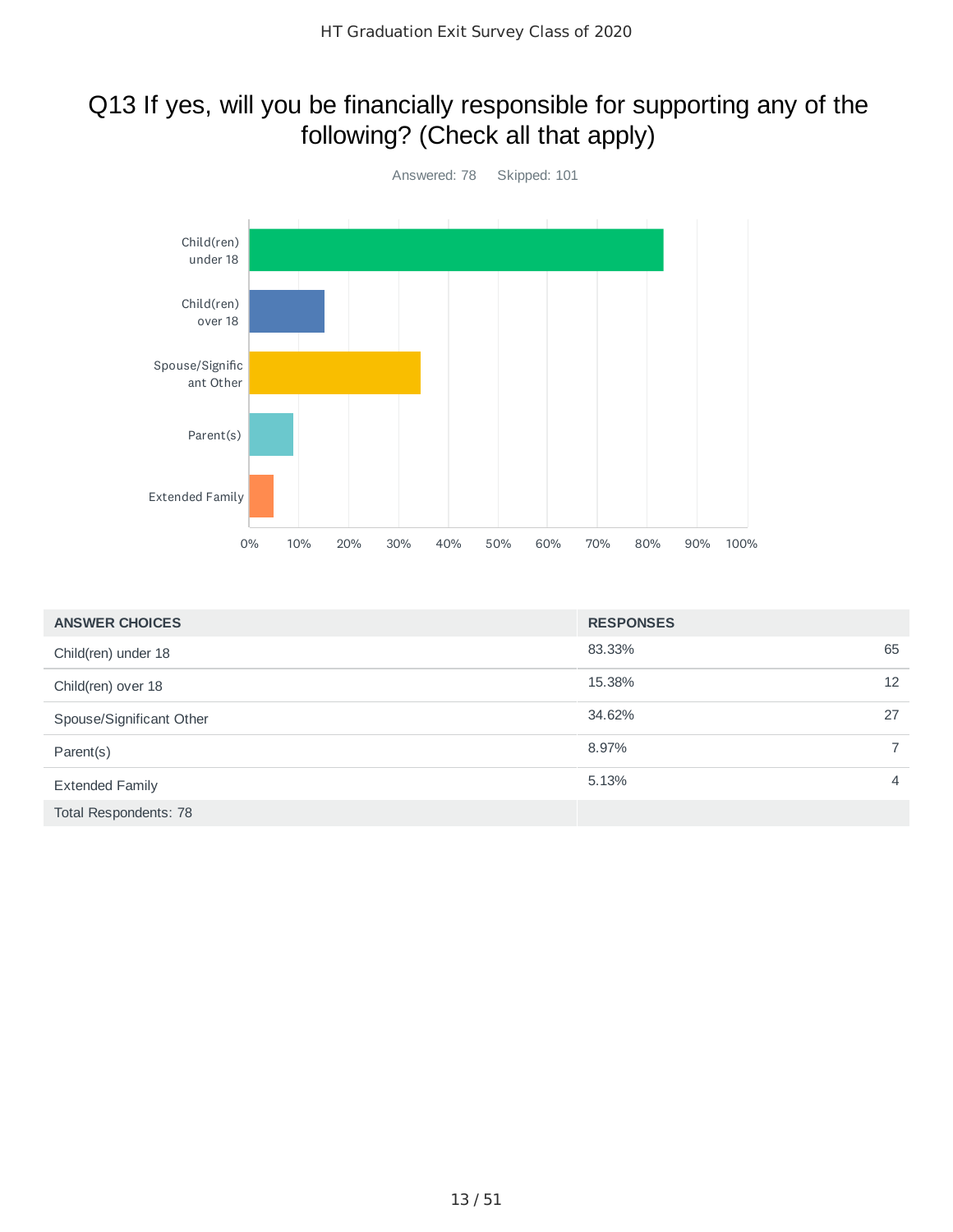# Q14 What is your Major? (check all that apply)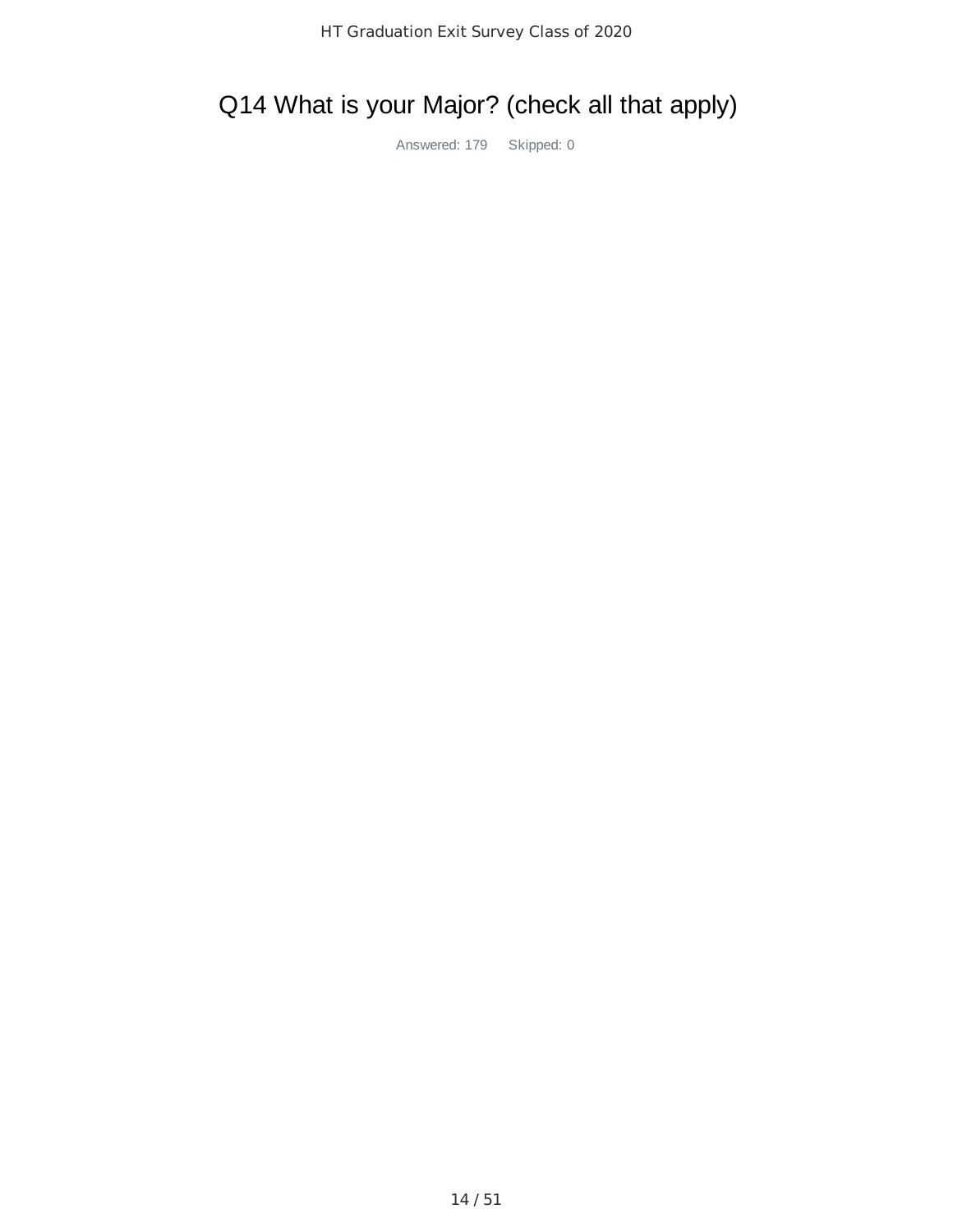### HT Graduation Exit Survey Class of 2020

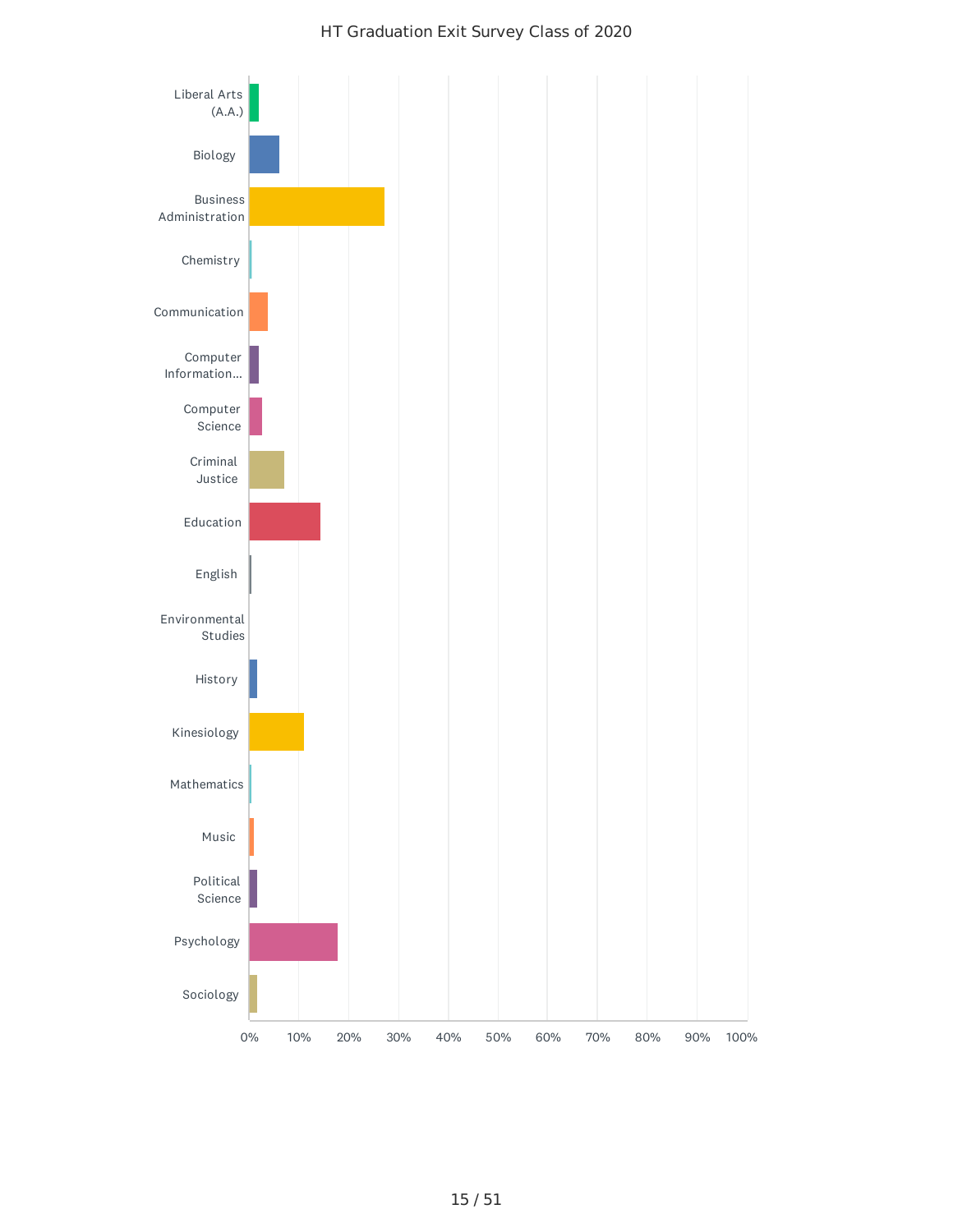### HT Graduation Exit Survey Class of 2020

| <b>ANSWER CHOICES</b>               | <b>RESPONSES</b> |                |
|-------------------------------------|------------------|----------------|
| Liberal Arts (A.A.)                 | 2.23%            | $\overline{4}$ |
| Biology                             | 6.15%            | 11             |
| <b>Business Administration</b>      | 27.37%           | 49             |
| Chemistry                           | 0.56%            | $\mathbf{1}$   |
| Communication                       | 3.91%            | $\overline{7}$ |
| <b>Computer Information Systems</b> | 2.23%            | $\overline{4}$ |
| <b>Computer Science</b>             | 2.79%            | 5              |
| Criminal Justice                    | 7.26%            | 13             |
| Education                           | 14.53%           | 26             |
| English                             | 0.56%            | $\mathbf{1}$   |
| <b>Environmental Studies</b>        | 0.00%            | $\mathsf{O}$   |
| History                             | 1.68%            | $\mathsf 3$    |
| Kinesiology                         | 11.17%           | 20             |
| Mathematics                         | 0.56%            | $\mathbf{1}$   |
| Music                               | 1.12%            | $\overline{2}$ |
| <b>Political Science</b>            | 1.68%            | 3              |
| Psychology                          | 17.88%           | 32             |
| Sociology                           | 1.68%            | $\mathsf 3$    |
| Total Respondents: 179              |                  |                |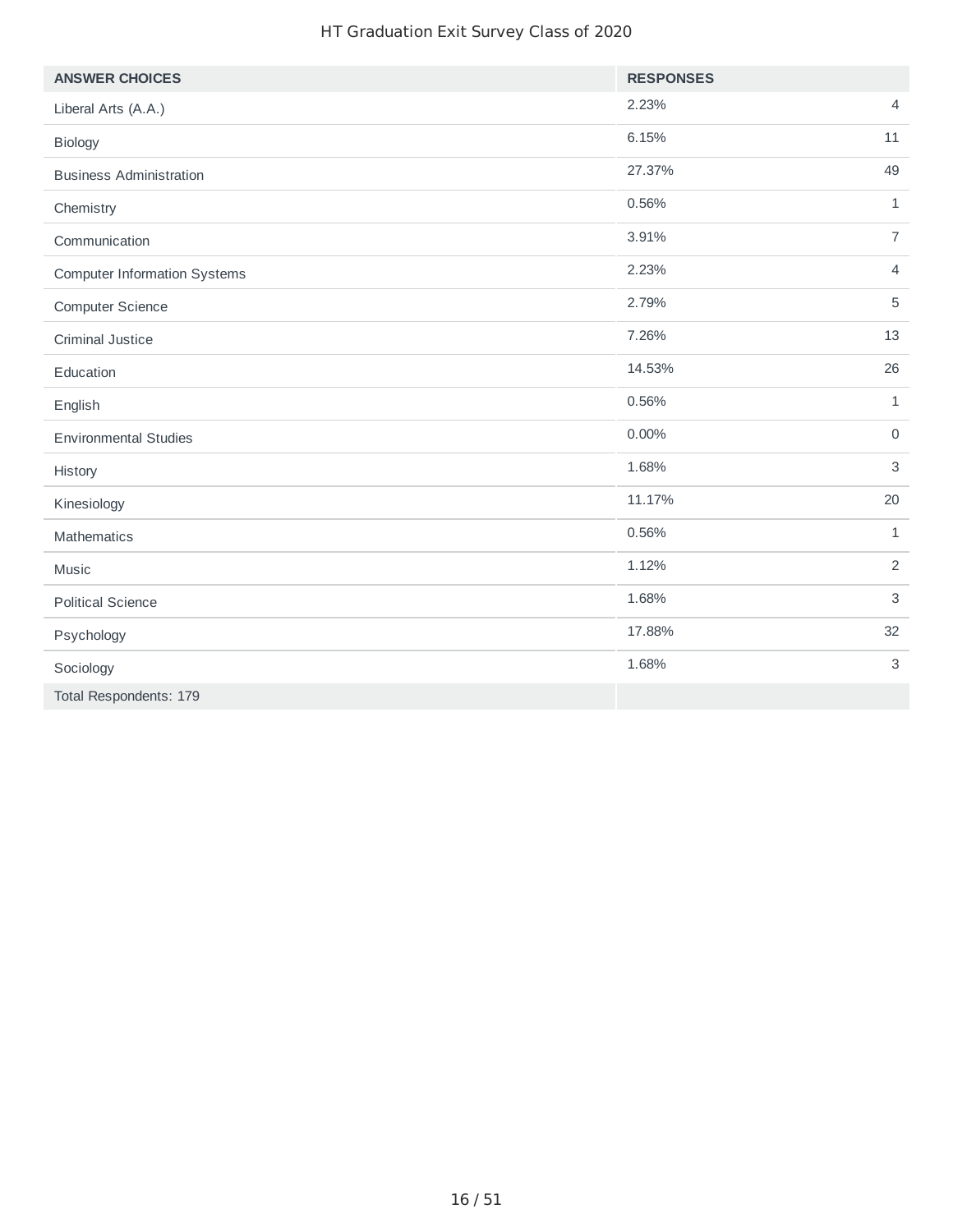# Q15 Before graduation, have you changed your Major at HT?



| <b>ANSWER CHOICES</b> | <b>RESPONSES</b> |     |
|-----------------------|------------------|-----|
| Yes                   | 6.70%            | 12  |
| <b>No</b>             | 93.30%           | 167 |
| <b>TOTAL</b>          |                  | 179 |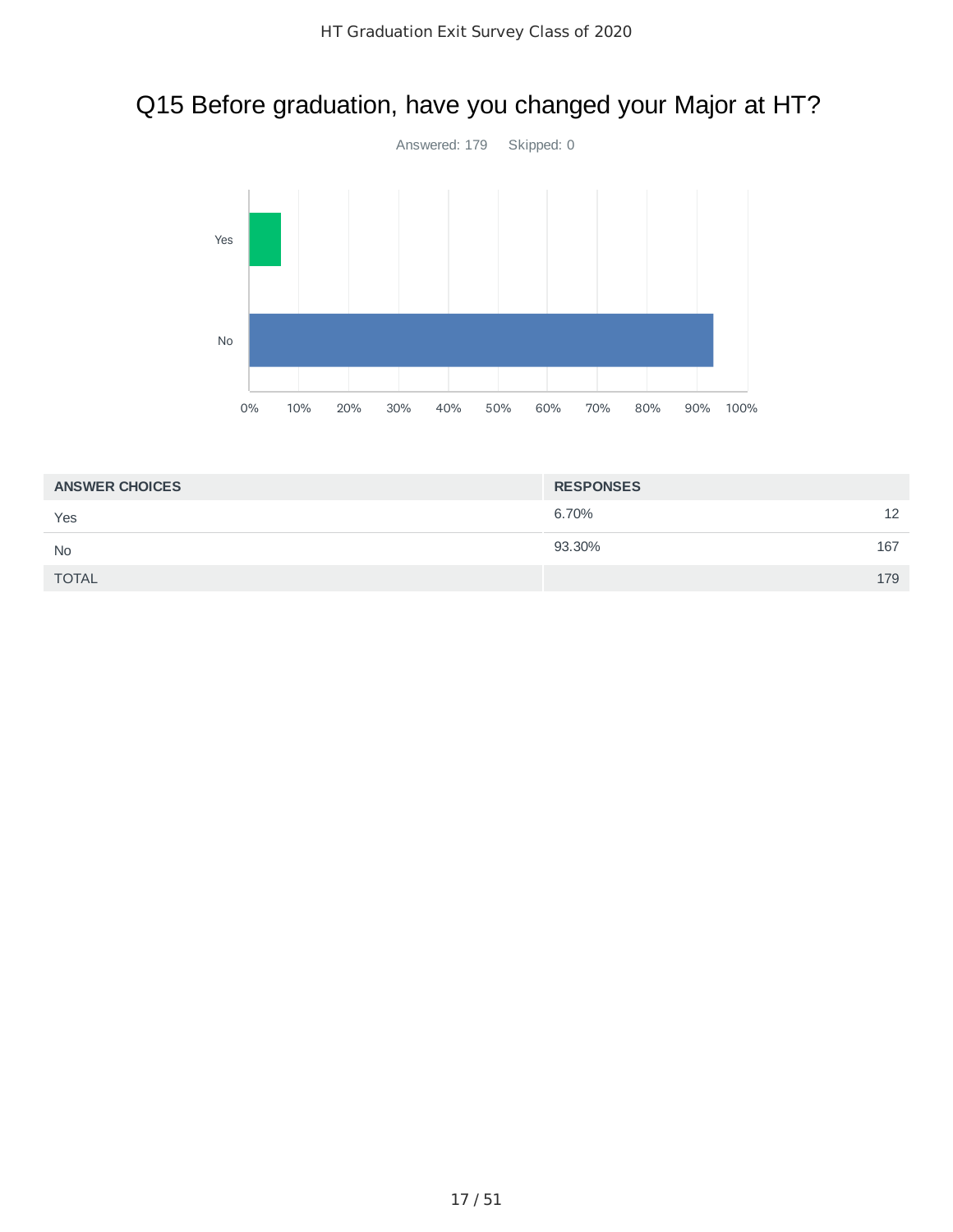

### Q16 What is your GPA in your Major?

| <b>ANSWER CHOICES</b> | <b>RESPONSES</b> |    |
|-----------------------|------------------|----|
| 1.50-1.99             | $0.00\%$         | 0  |
| $2.00 - 2.49$         | 3.35%            | 6  |
| 2.50-2.99             | 15.08%           | 27 |
| $3.00 - 3.49$         | 30.17%           | 54 |
| $3.50 - 4.00$         | 51.40%           | 92 |
| <b>TOTAL</b>          | 179              |    |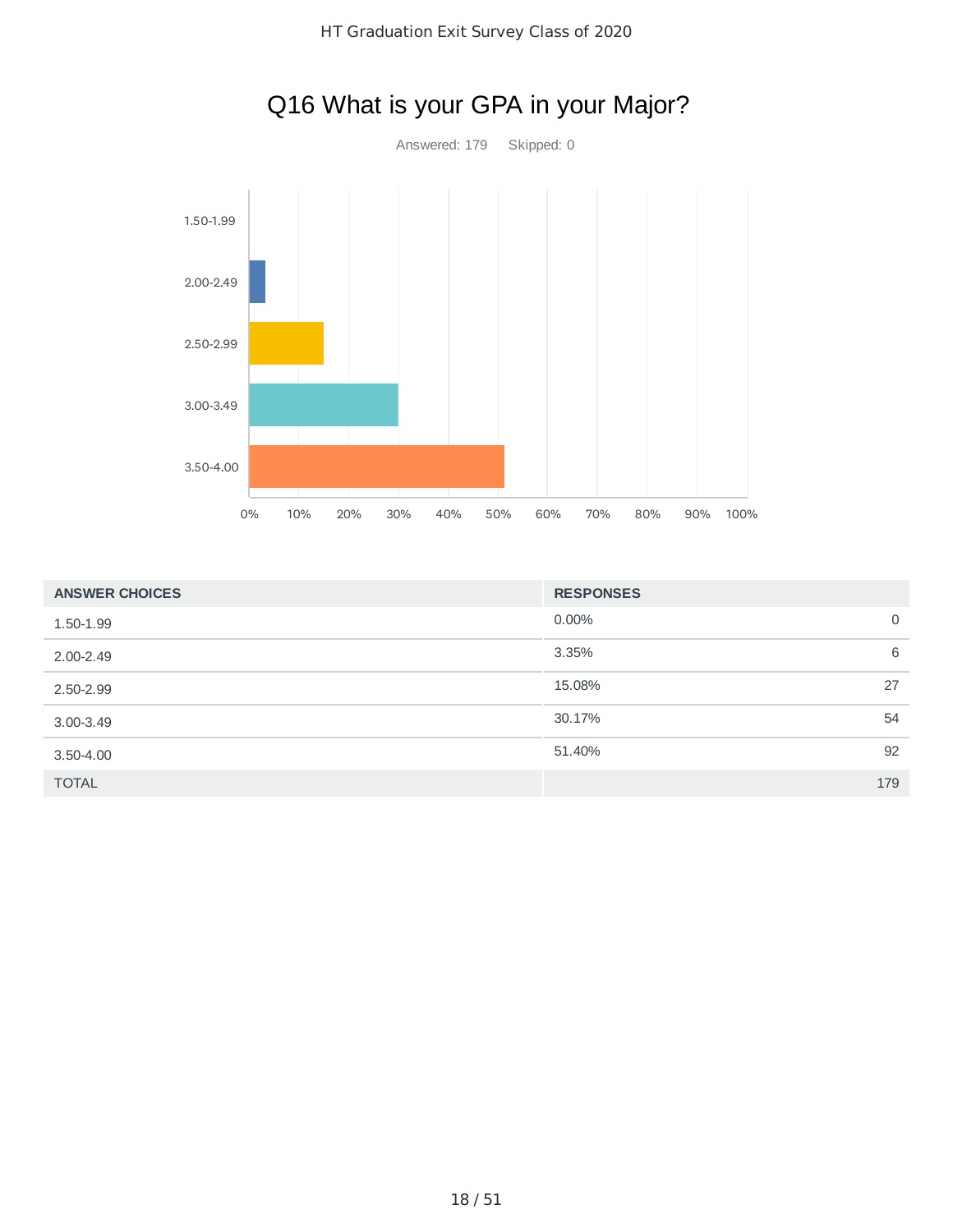

| <b>ANSWER CHOICES</b> | <b>RESPONSES</b> |     |
|-----------------------|------------------|-----|
| 1.50-1.99             | 0.00%            | 0   |
| 2.00-2.49             | 3.35%            | 6   |
| 2.50-2.99             | 17.32%           | 31  |
| $3.00 - 3.49$         | 30.17%           | 54  |
| $3.50 - 4.00$         | 49.16%           | 88  |
| <b>TOTAL</b>          |                  | 179 |

# Q17 What is your overall GPA?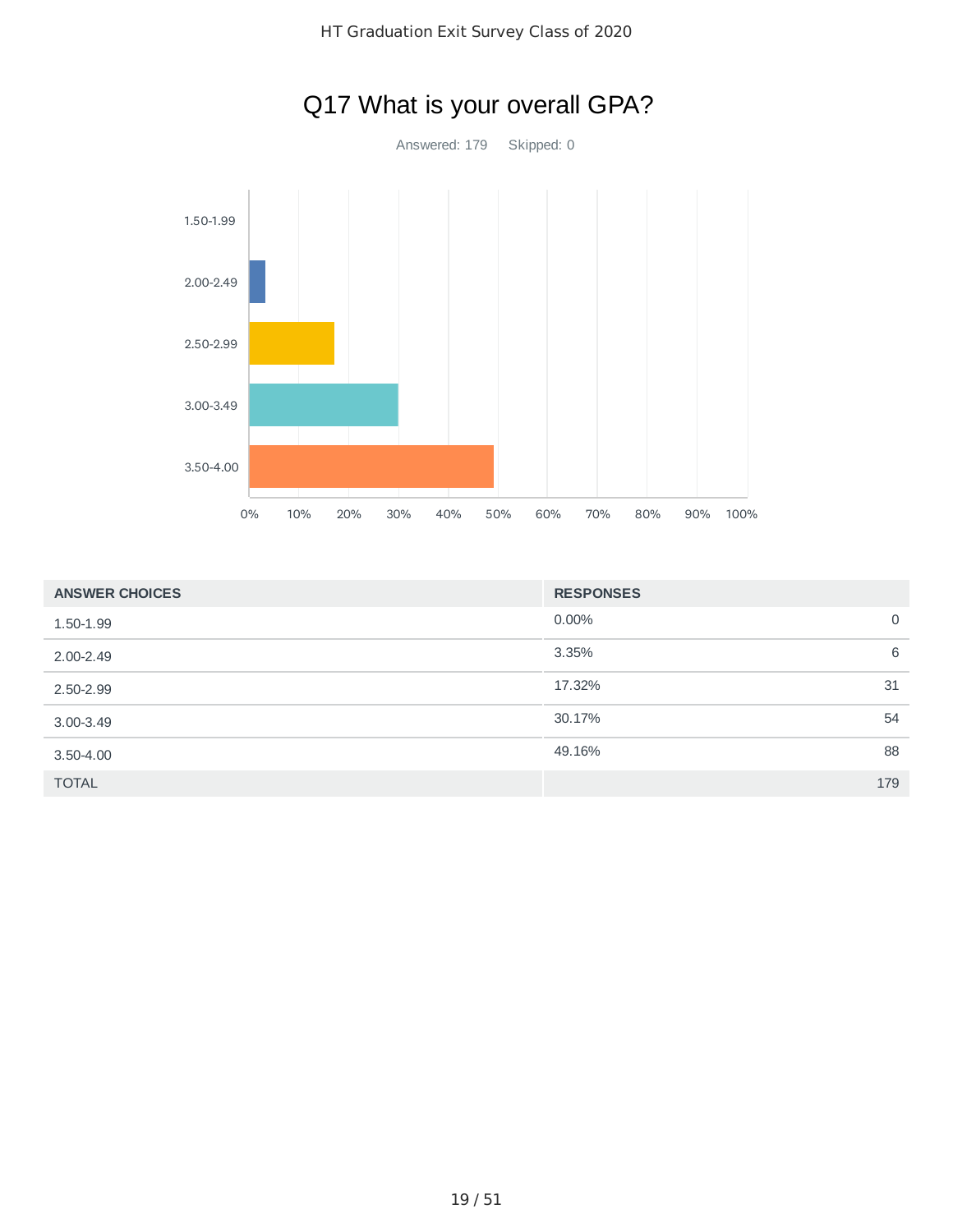# Q18 Have you joined a student organization at HT?



| <b>ANSWER CHOICES</b> | <b>RESPONSES</b> |     |
|-----------------------|------------------|-----|
| Yes                   | 40.45%           | 72  |
| <b>No</b>             | 59.55%           | 106 |
| <b>TOTAL</b>          |                  | 178 |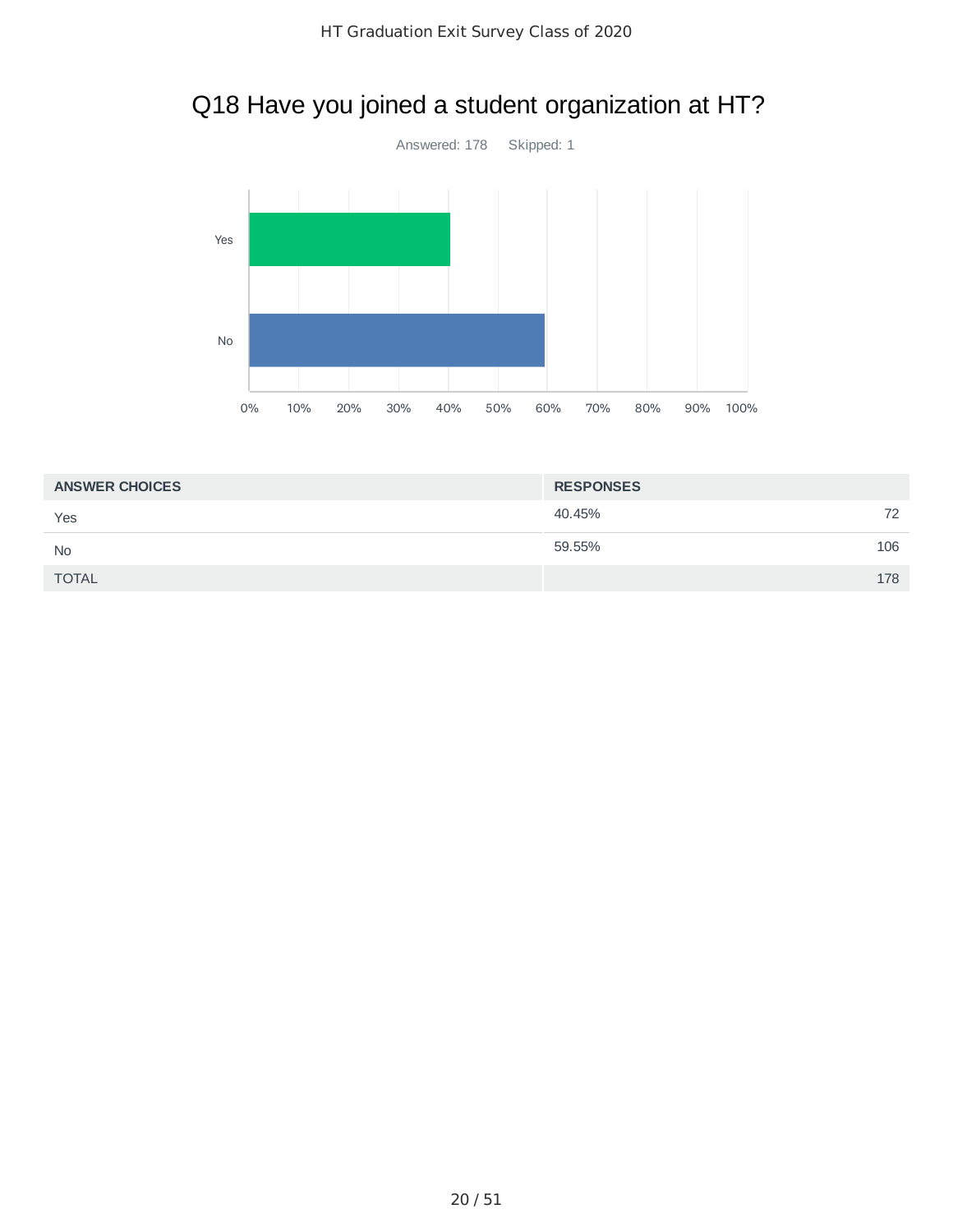

### Q19 How much did you borrow for your College Education?

| <b>ANSWER CHOICES</b>     | <b>RESPONSES</b> |
|---------------------------|------------------|
| None                      | 29<br>16.20%     |
| Less than $$5,000$        | 0.56%            |
| Between \$5,001-\$14,999  | 30<br>16.76%     |
| Between \$15,000-\$29,999 | 49<br>27.37%     |
| More than \$30,000        | 70<br>39.11%     |
| <b>TOTAL</b>              | 179              |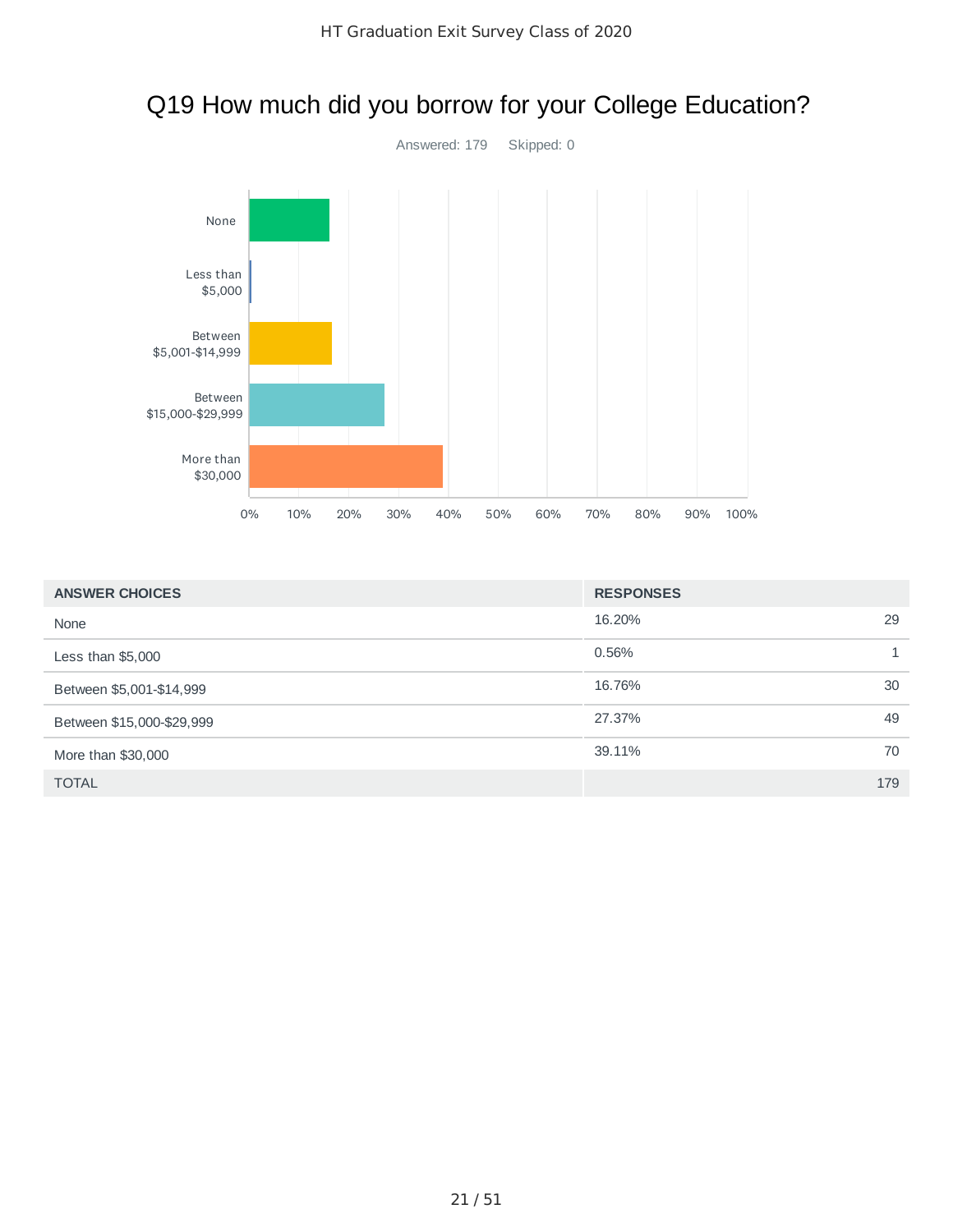# Q20 Did you apply or participate in any internship(s) while at HT?



| <b>ANSWER CHOICES</b> | <b>RESPONSES</b> |     |
|-----------------------|------------------|-----|
| Yes                   | 44.13%           | 79  |
| <b>No</b>             | 55.87%           | 100 |
| <b>TOTAL</b>          |                  | 179 |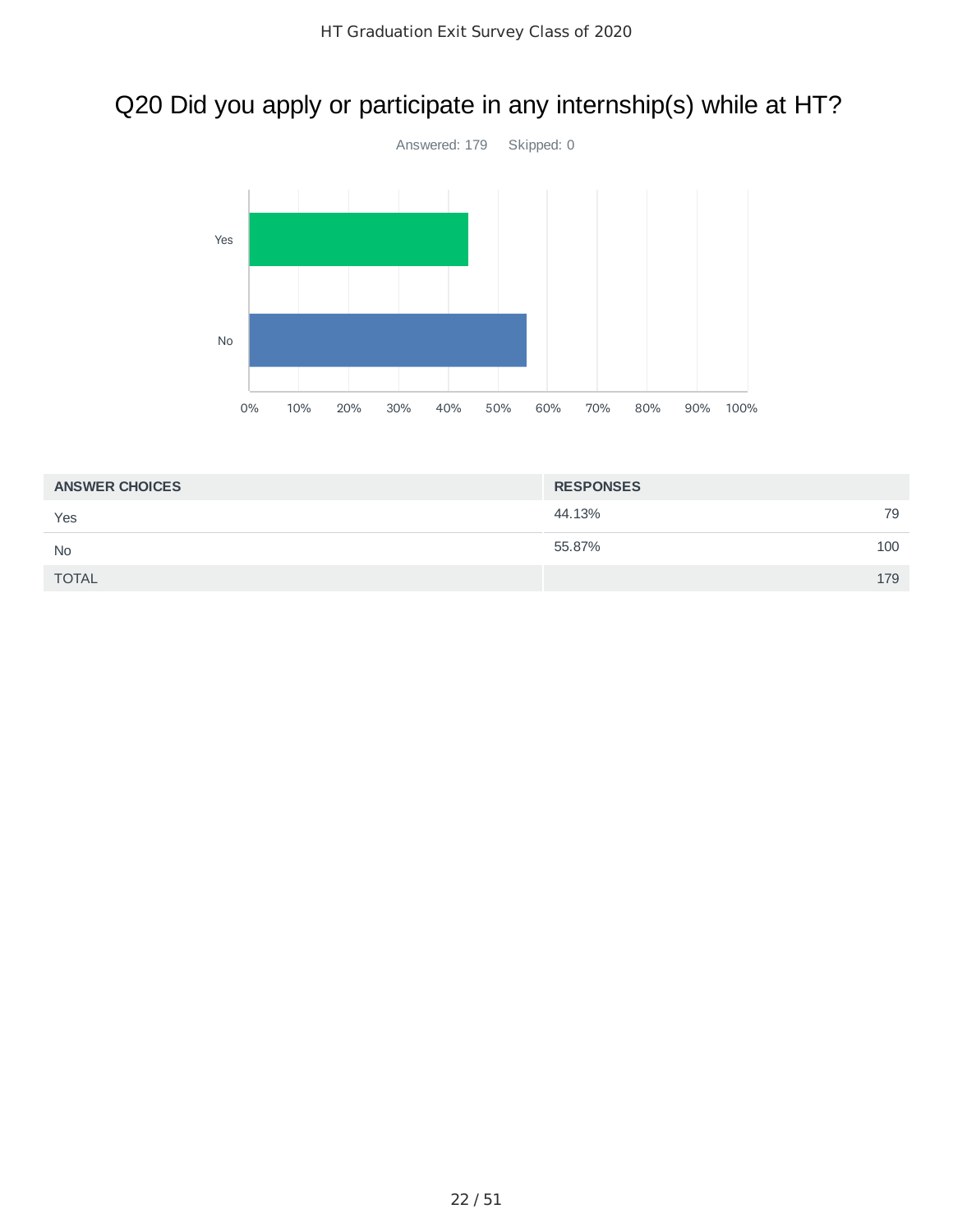### HT Graduation Exit Survey Class of 2020



|                                                         | <b>YES</b>   | <b>NO</b>    | <b>TOTAL</b> |
|---------------------------------------------------------|--------------|--------------|--------------|
| Did you interview with employers for any internship(s)? | 79.75%<br>63 | 20.25%<br>16 | 79           |
| Did you receive any internship offer(s)?                | 78.48%<br>62 | 21.52%       | 79           |
| Did you participate in any internship(s) while at HT?   | 97.47%       | 2.53%        | 79           |

#### 23 / 51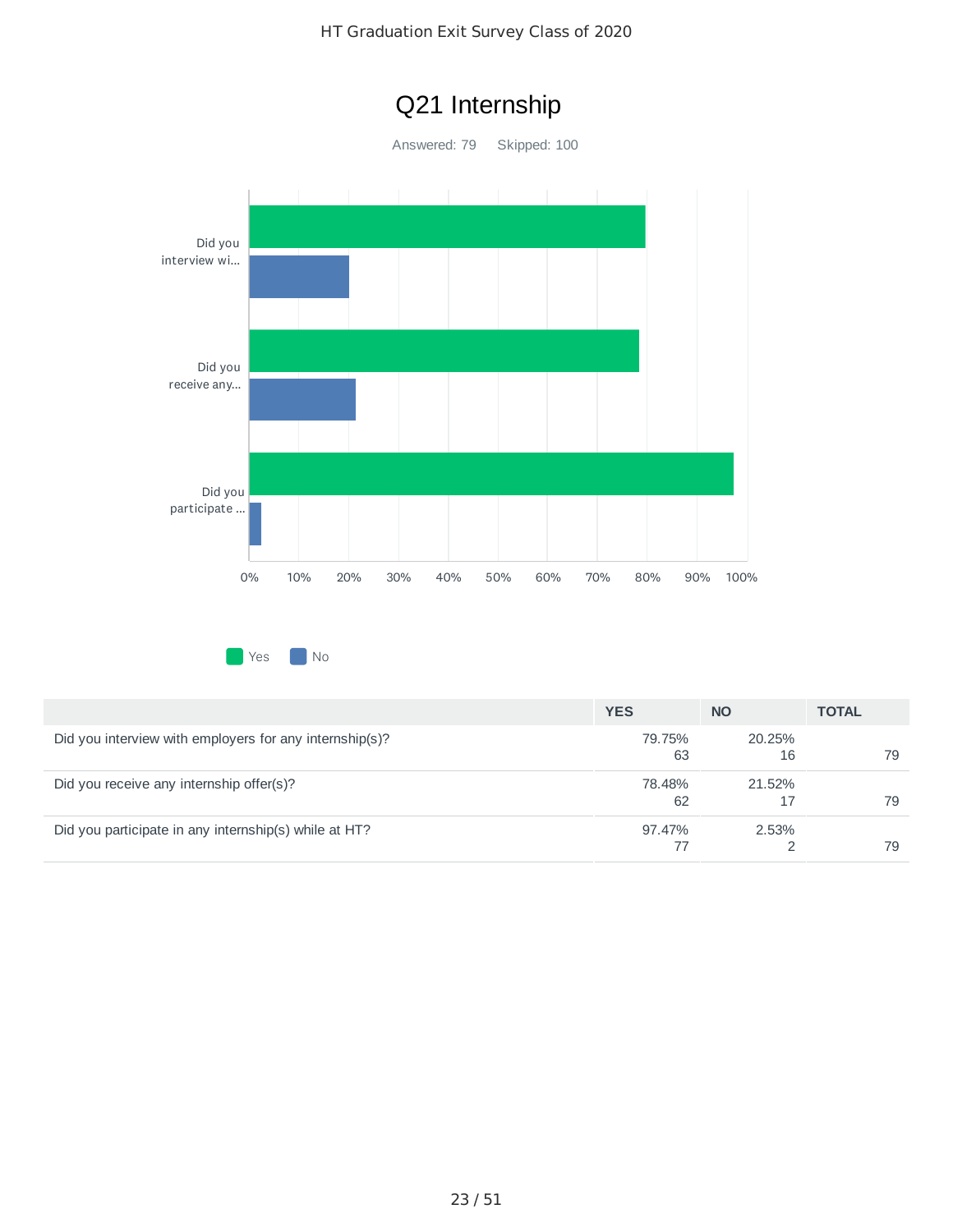### Q22 Where did you learn of your internship position(s)? (Check all that apply)

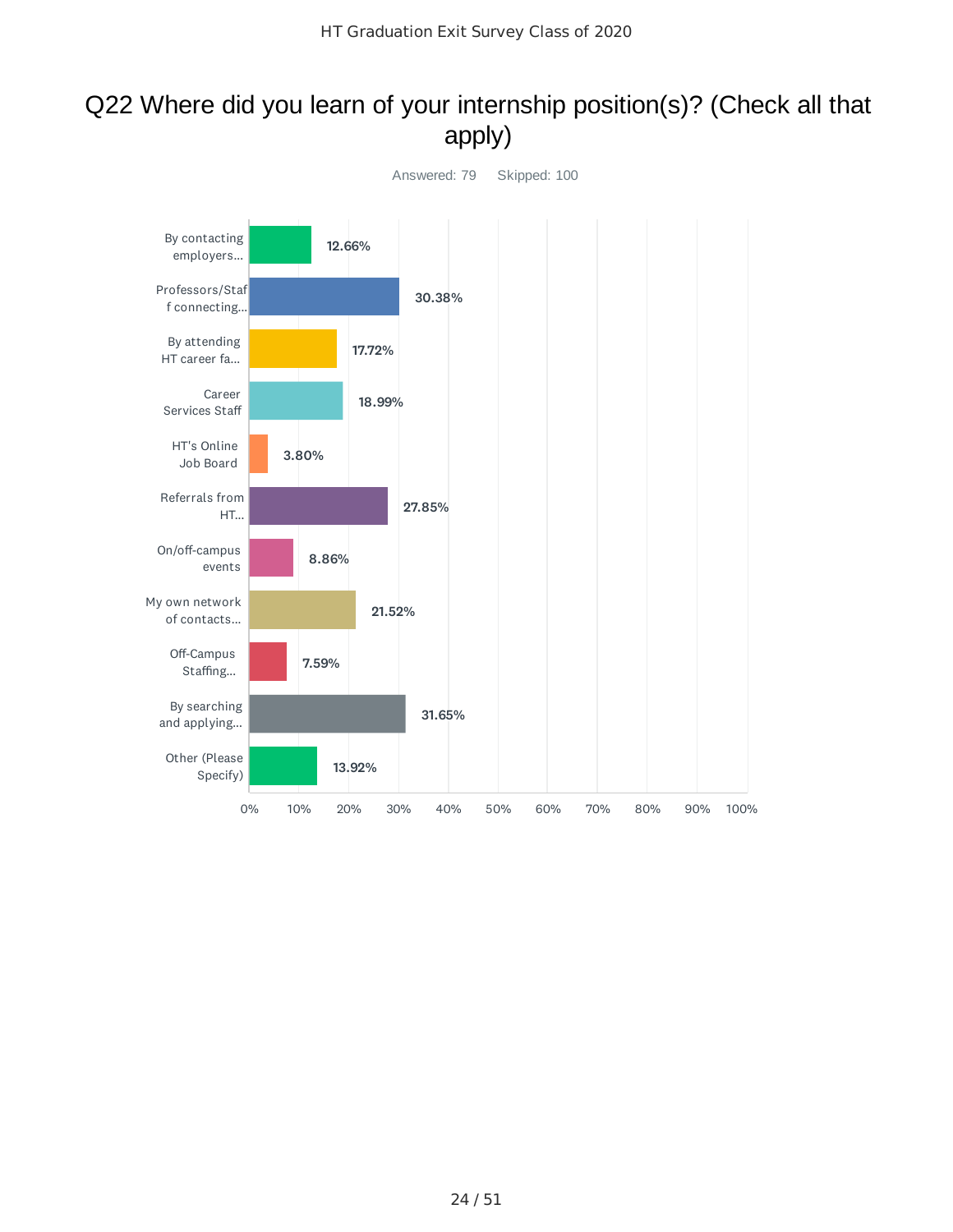### HT Graduation Exit Survey Class of 2020

| <b>ANSWER CHOICES</b>                                                                 | <b>RESPONSES</b> |                |
|---------------------------------------------------------------------------------------|------------------|----------------|
| By contacting employers directly after seeing campus-wide emails or social media post | 12.66%           | 10             |
| Professors/Staff connecting me to employers directly                                  | 30.38%           | 24             |
| By attending HT career fairs on campus                                                | 17.72%           | 14             |
| <b>Career Services Staff</b>                                                          | 18.99%           | 15             |
| HT's Online Job Board                                                                 | 3.80%            | 3              |
| Referrals from HT Staff/Faculty                                                       | 27.85%           | 22             |
| On/off-campus events                                                                  | 8.86%            | $\overline{7}$ |
| My own network of contacts established while at HT                                    | 21.52%           | 17             |
| Off-Campus Staffing agencies unaffiliated with the University                         | 7.59%            | 6              |
| By searching and applying on my own                                                   | 31.65%           | 25             |
| Other (Please Specify)                                                                | 13.92%           | 11             |
| Total Respondents: 79                                                                 |                  |                |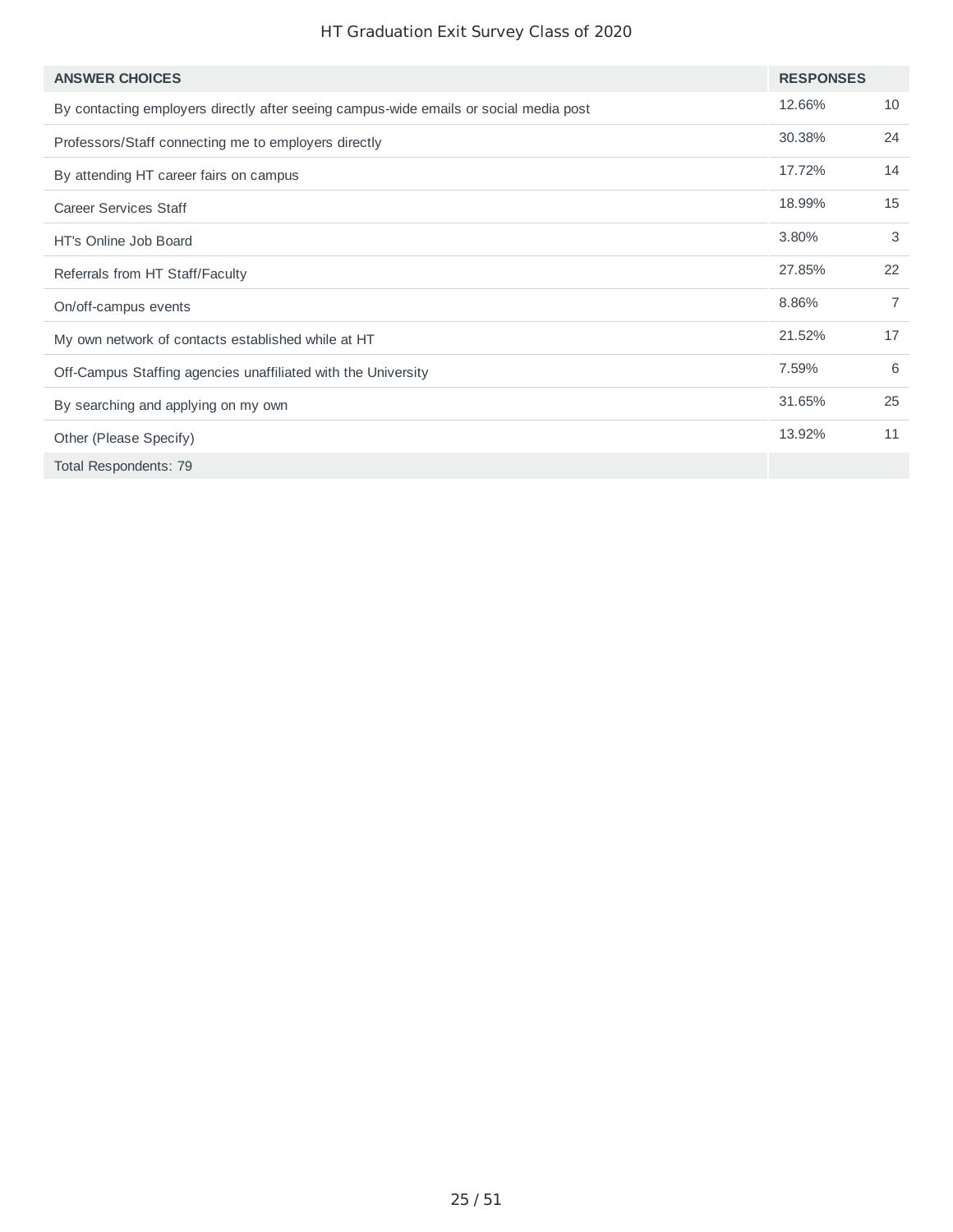# Q23 Please list the employer(s) with whom you interned.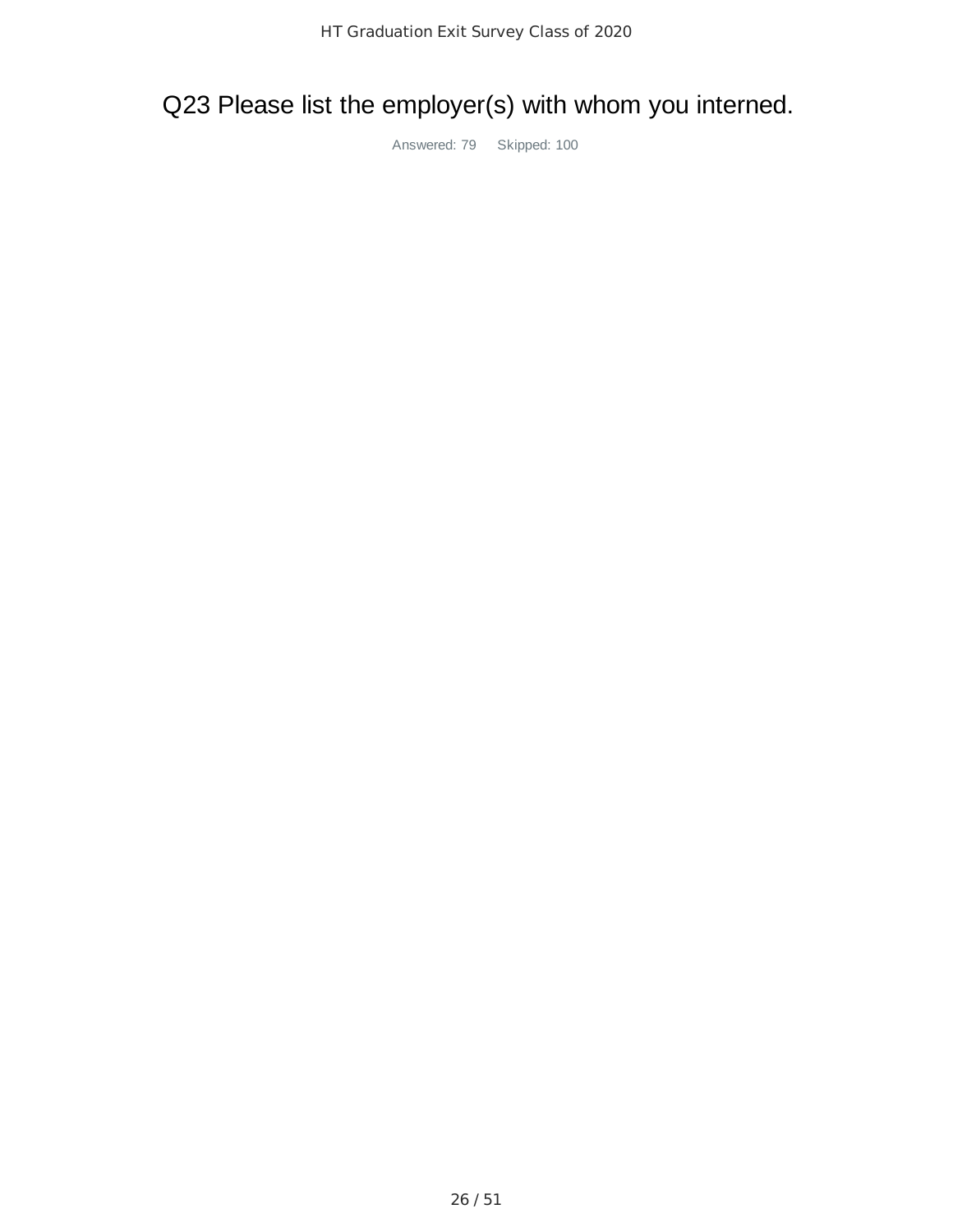# Q24 What type of internship(s)? (check all applies)



| <b>ANSWER CHOICES</b>  | <b>RESPONSES</b> |                |
|------------------------|------------------|----------------|
| Intern                 | 77.22%           | 61             |
| Field Study/Research   | 31.65%           | 25             |
| Practicum              | 3.80%            | 3              |
| Student Teaching       | 17.72%           | 14             |
| Other (Please Specify) | 5.06%            | $\overline{4}$ |
| Total Respondents: 79  |                  |                |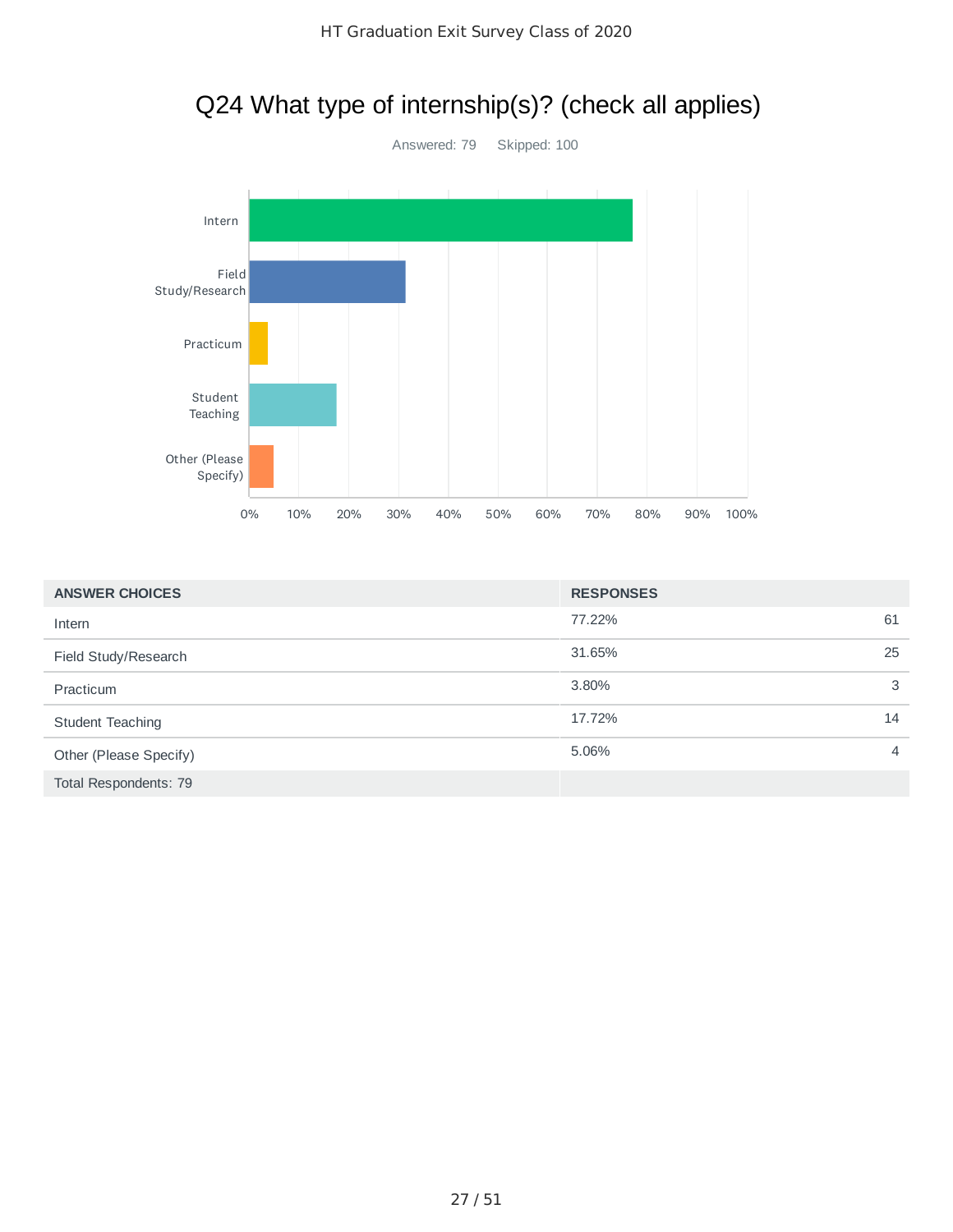# Q25 Did you apply to Graduate or Professional School while at HT?



| <b>ANSWER CHOICES</b> | <b>RESPONSES</b> |     |
|-----------------------|------------------|-----|
| Yes                   | 15.08%           | 27  |
| <b>No</b>             | 84.92%           | 152 |
| <b>TOTAL</b>          |                  | 179 |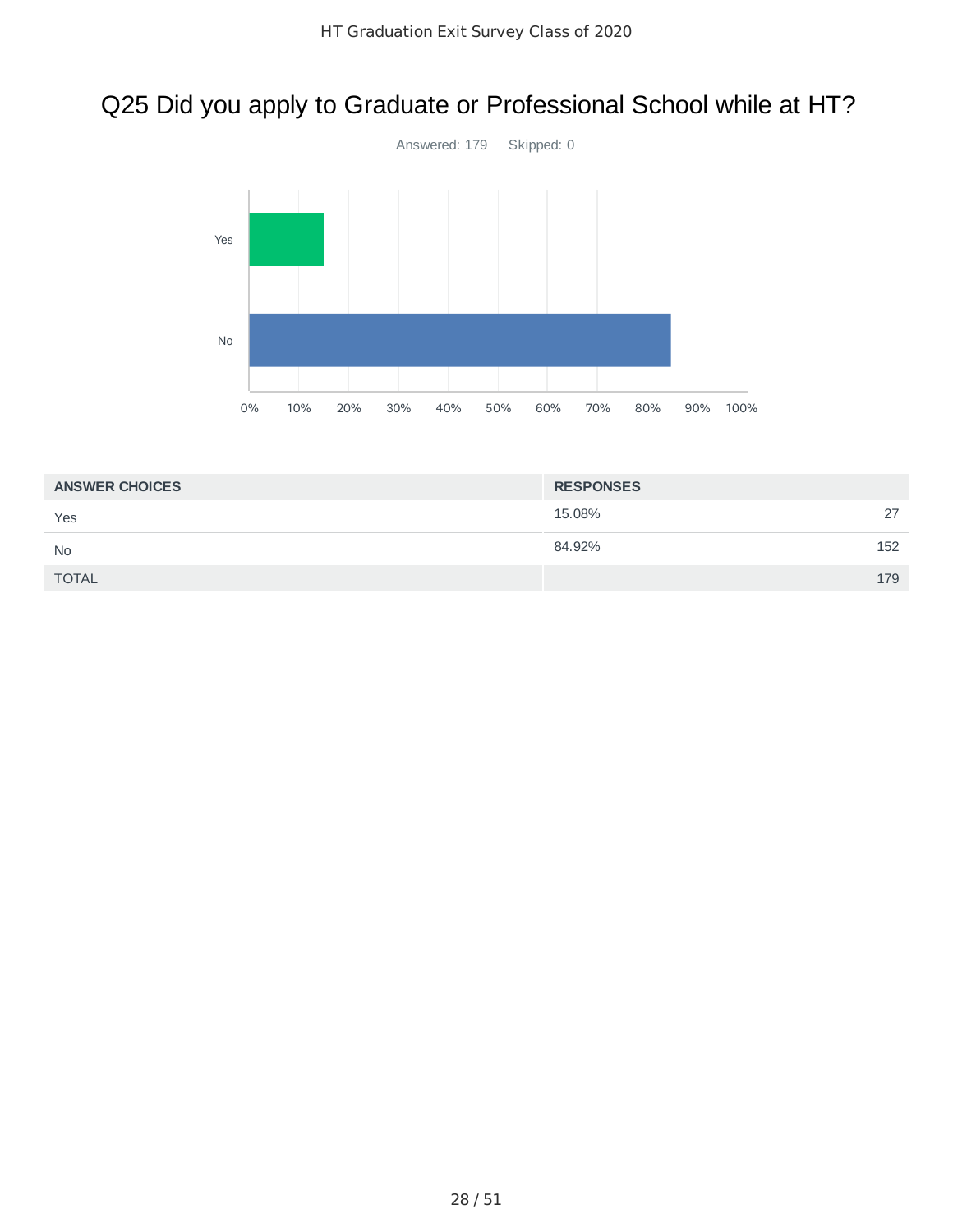### Q26 Do you plan to apply to Graduate or Professional School in the next 12 months?



| <b>ANSWER CHOICES</b>        | <b>RESPONSES</b> |    |
|------------------------------|------------------|----|
| Yes                          | 41.45%           | 63 |
| <b>No</b>                    | 20.39%           | 31 |
| I am uncertain at this time. | 38.16%           | 58 |
| <b>TOTAL</b>                 | 152              |    |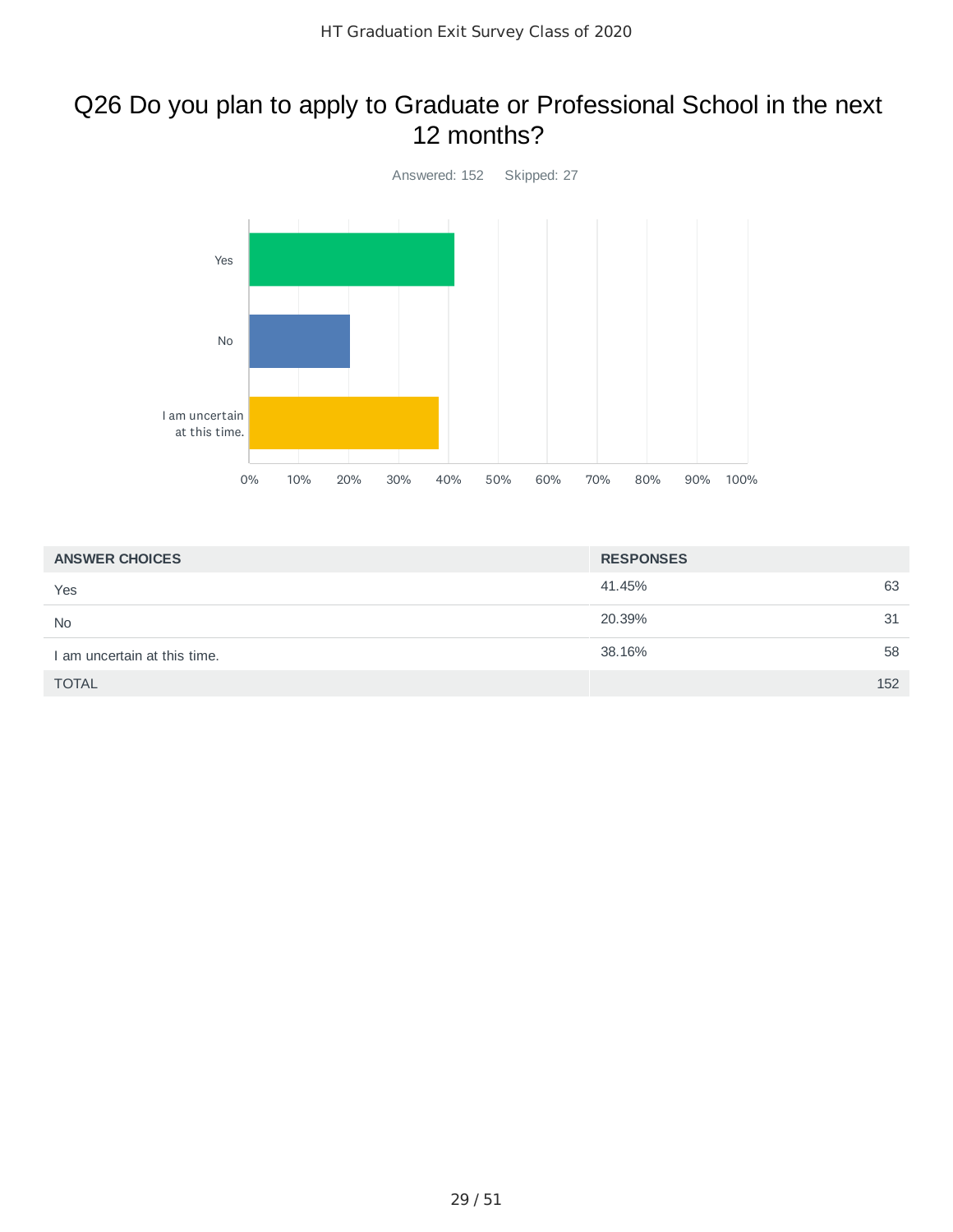

# Q27 Continuing Education

| Yes. | N٥ |
|------|----|
|      |    |

|                                                                      | <b>YES</b>   | <b>NO</b>    | <b>TOTAL</b> |
|----------------------------------------------------------------------|--------------|--------------|--------------|
| Have you been accepted by any graduate or professional school(s)?    | 48.15%<br>13 | 51.85%       |              |
| Will you attend a graduate or professional school that admitted you? | 62.96%       | 37.04%<br>10 |              |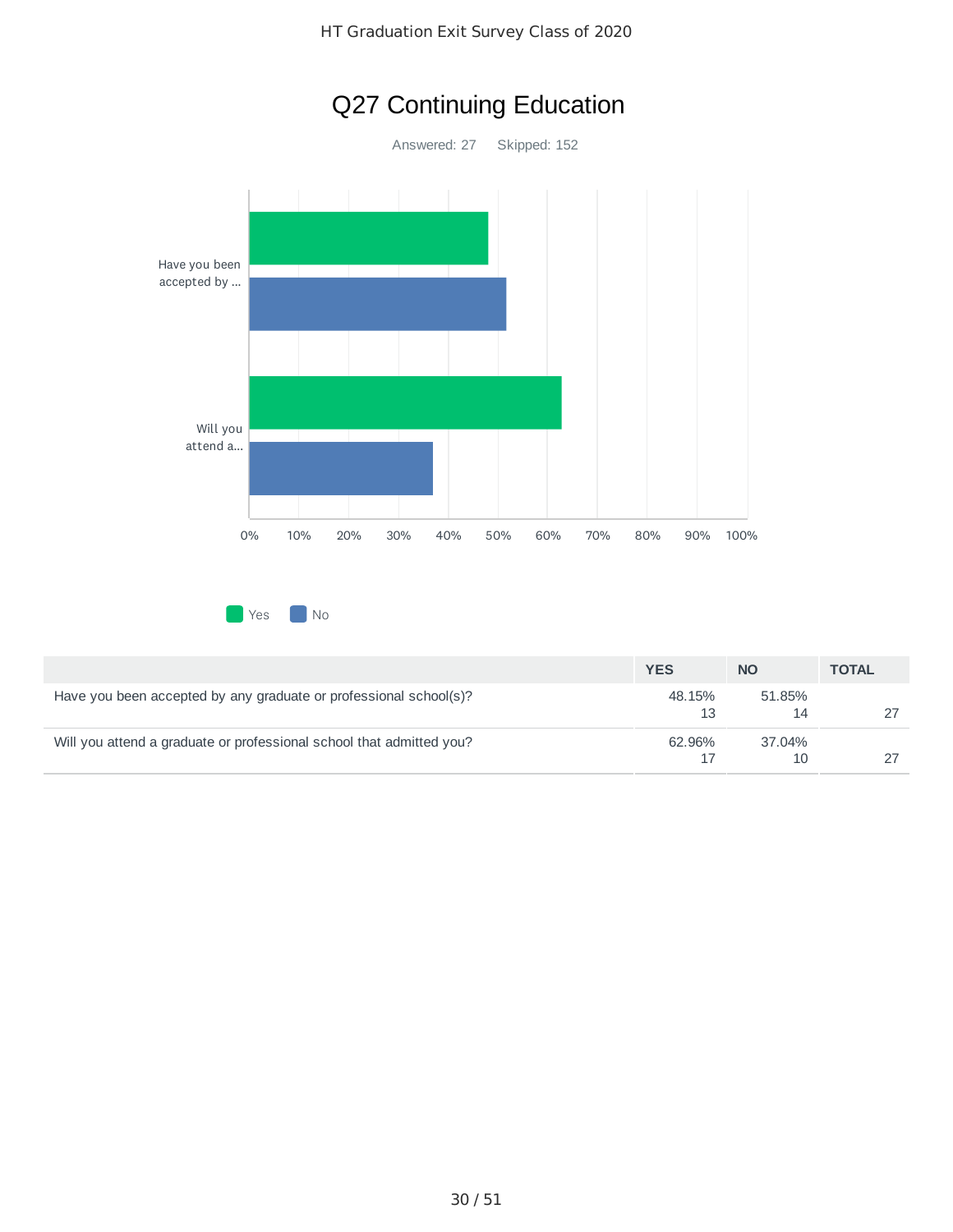## Q28 If you have been accepted to a Graduate or Professional School, please specify:

| <b>ANSWER CHOICES</b>   | <b>RESPONSES</b> |    |
|-------------------------|------------------|----|
| Degree Type             | 100.00%          | 27 |
| Major                   | 100.00%          | 27 |
| Institution             | 100.00%          | 27 |
| Location (city & state) | 100.00%          | 27 |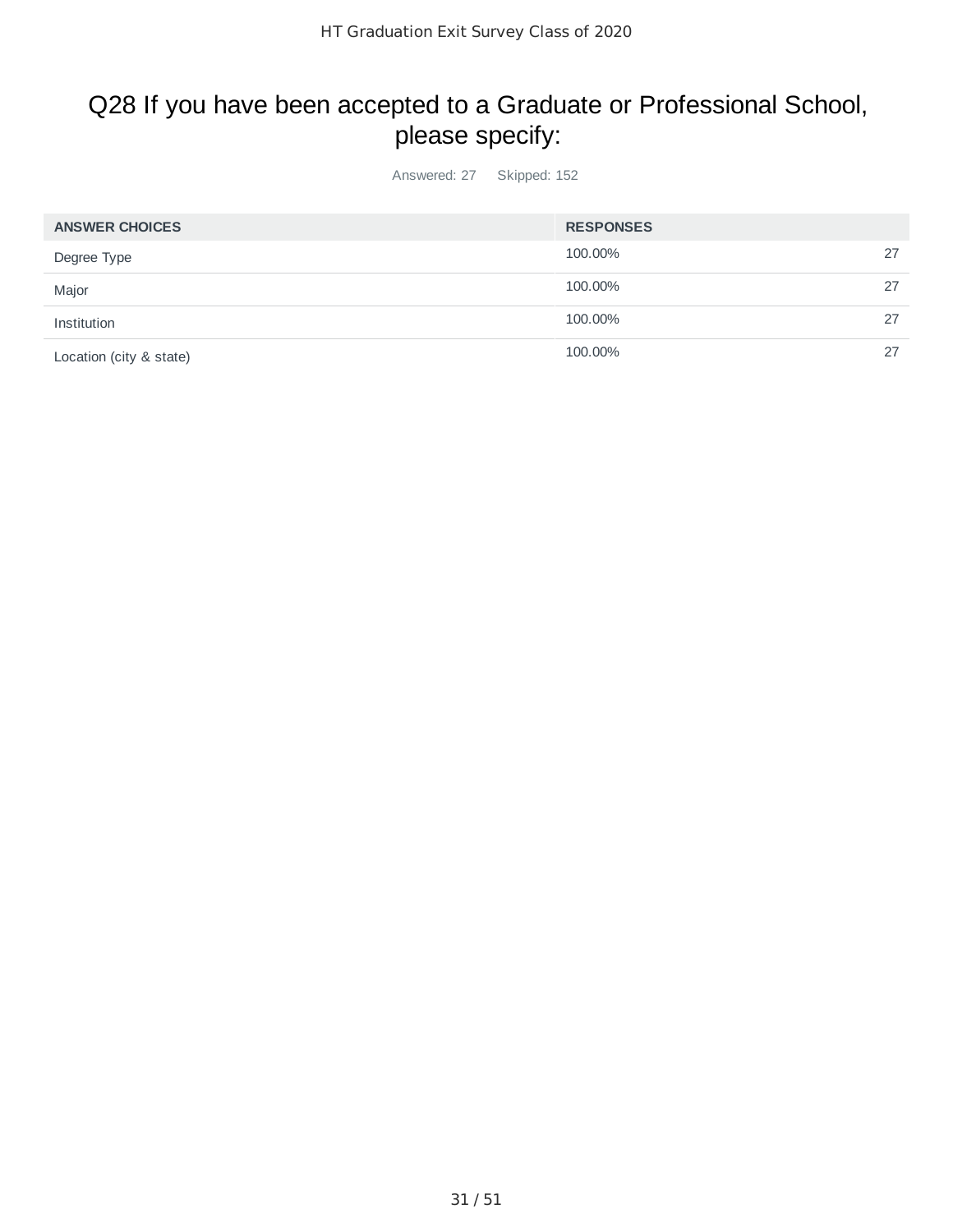

HT Graduation Exit Survey Class of 2020

Q29 Job-Seeking Experience

Yes Mo

|                                                     | <b>YES</b>    | <b>NO</b>     | <b>TOTAL</b> |
|-----------------------------------------------------|---------------|---------------|--------------|
| Did you apply for any job(s) while at HT?           | 61.02%<br>108 | 38.98%<br>69  | 177          |
| Did you interview with any employer(s) while at HT? | 51.41%<br>91  | 48.59%<br>86  | 177          |
| Did you receive any job offer(s) while at HT?       | 48.30%<br>85  | 51.70%<br>91  | 176          |
| Did you accept any job offer(s) while at HT?        | 41.71%<br>73  | 58.29%<br>102 | 175          |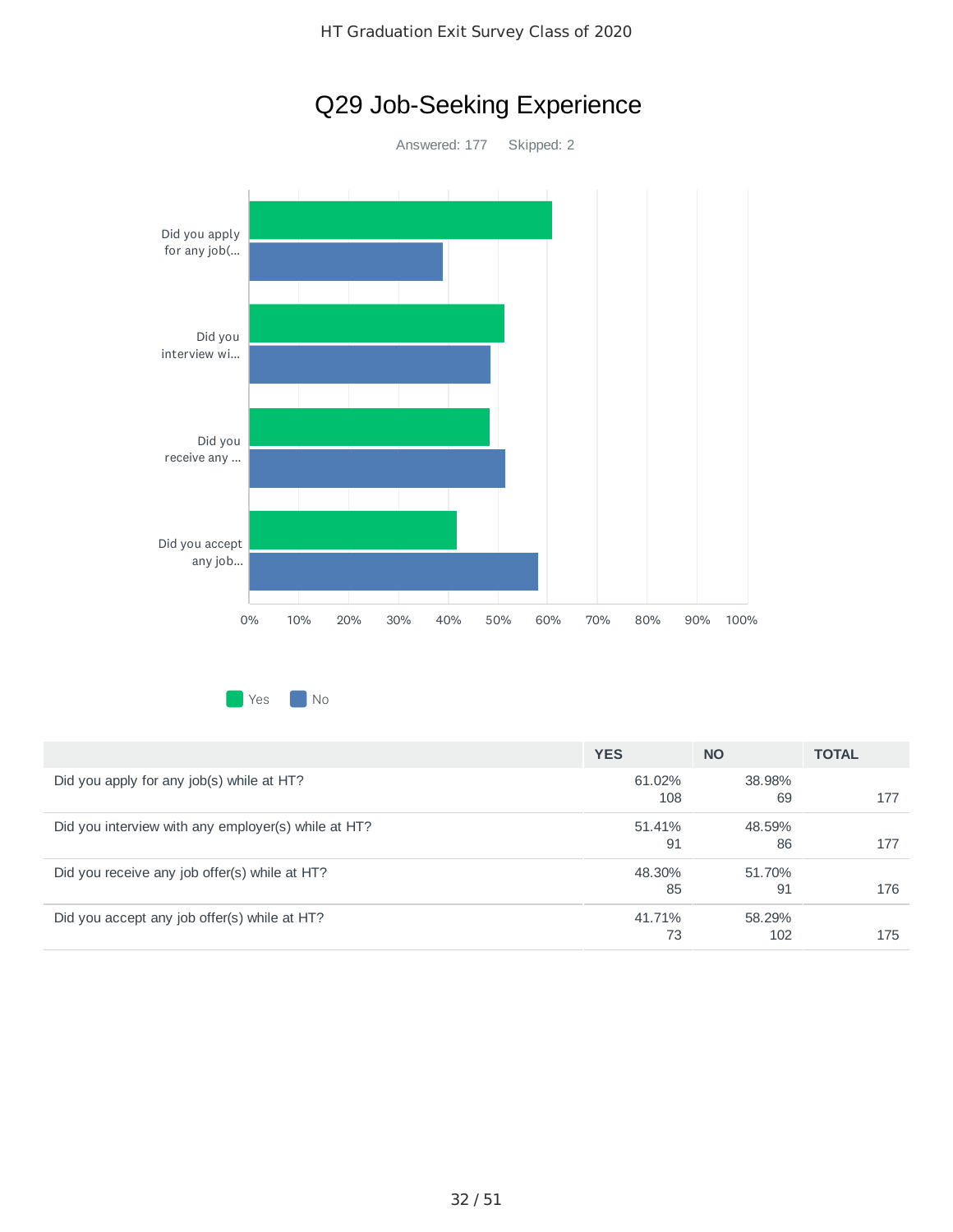### Q30 If you received any job offer(s) while at HT, where did you learn of the position(s)? (Check all that apply)

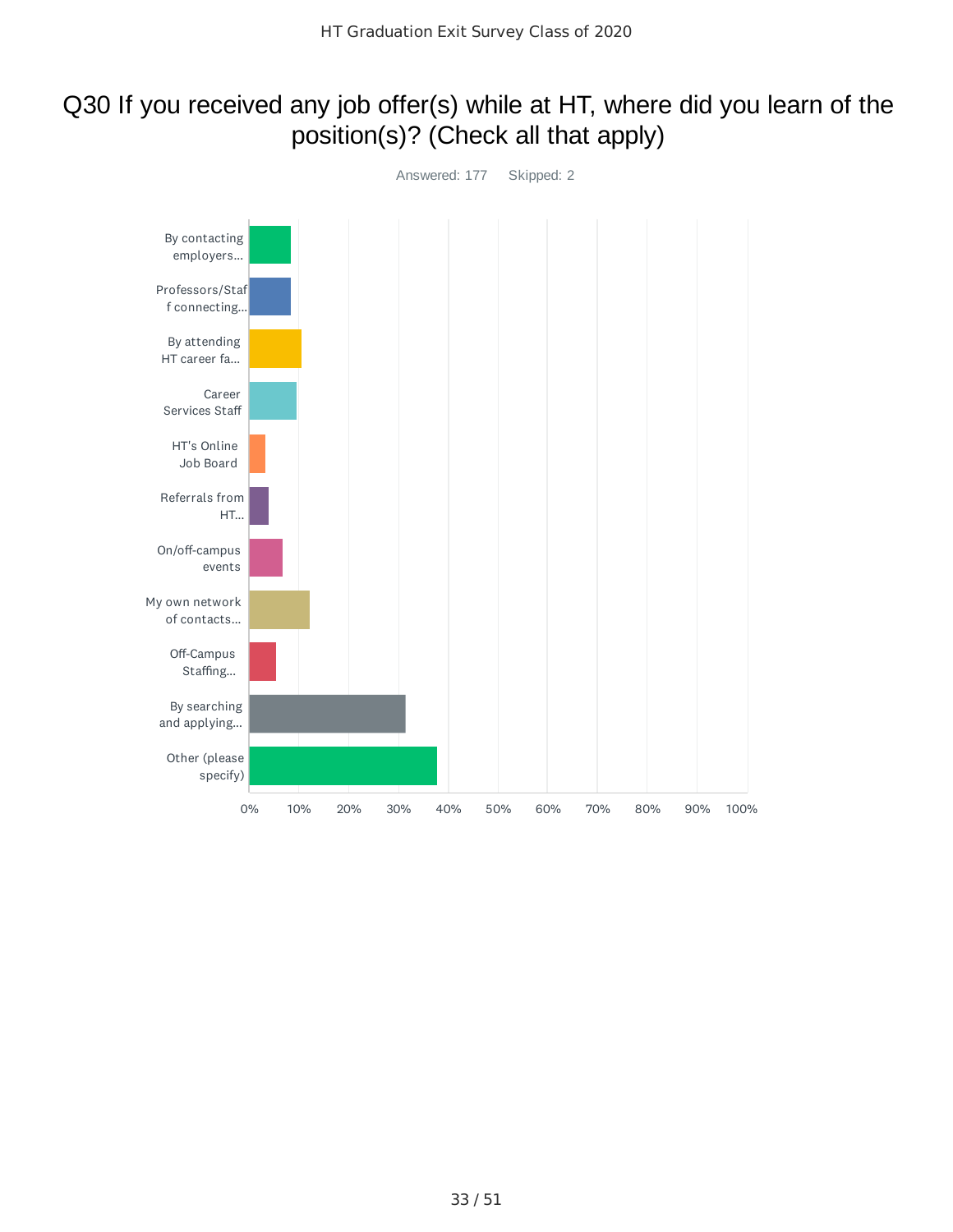### HT Graduation Exit Survey Class of 2020

| <b>ANSWER CHOICES</b>                                                                 | <b>RESPONSES</b> |                |
|---------------------------------------------------------------------------------------|------------------|----------------|
| By contacting employers directly after seeing campus-wide emails or social media post | 8.47%            | 15             |
| Professors/Staff connecting me to employers directly                                  | 8.47%            | 15             |
| By attending HT career fairs on campus                                                | 10.73%           | 19             |
| <b>Career Services Staff</b>                                                          | 9.60%            | 17             |
| HT's Online Job Board                                                                 | 3.39%            | 6              |
| Referrals from HT Staff/Faculty                                                       | 3.95%            | $\overline{7}$ |
| On/off-campus events                                                                  | 6.78%            | 12             |
| My own network of contacts established while at HT                                    | 12.43%           | 22             |
| Off-Campus Staffing agencies unaffiliated with the University                         | 5.65%            | 10             |
| By searching and applying on my own                                                   | 31.64%           | 56             |
| Other (please specify)                                                                | 37.85%           | 67             |
| Total Respondents: 177                                                                |                  |                |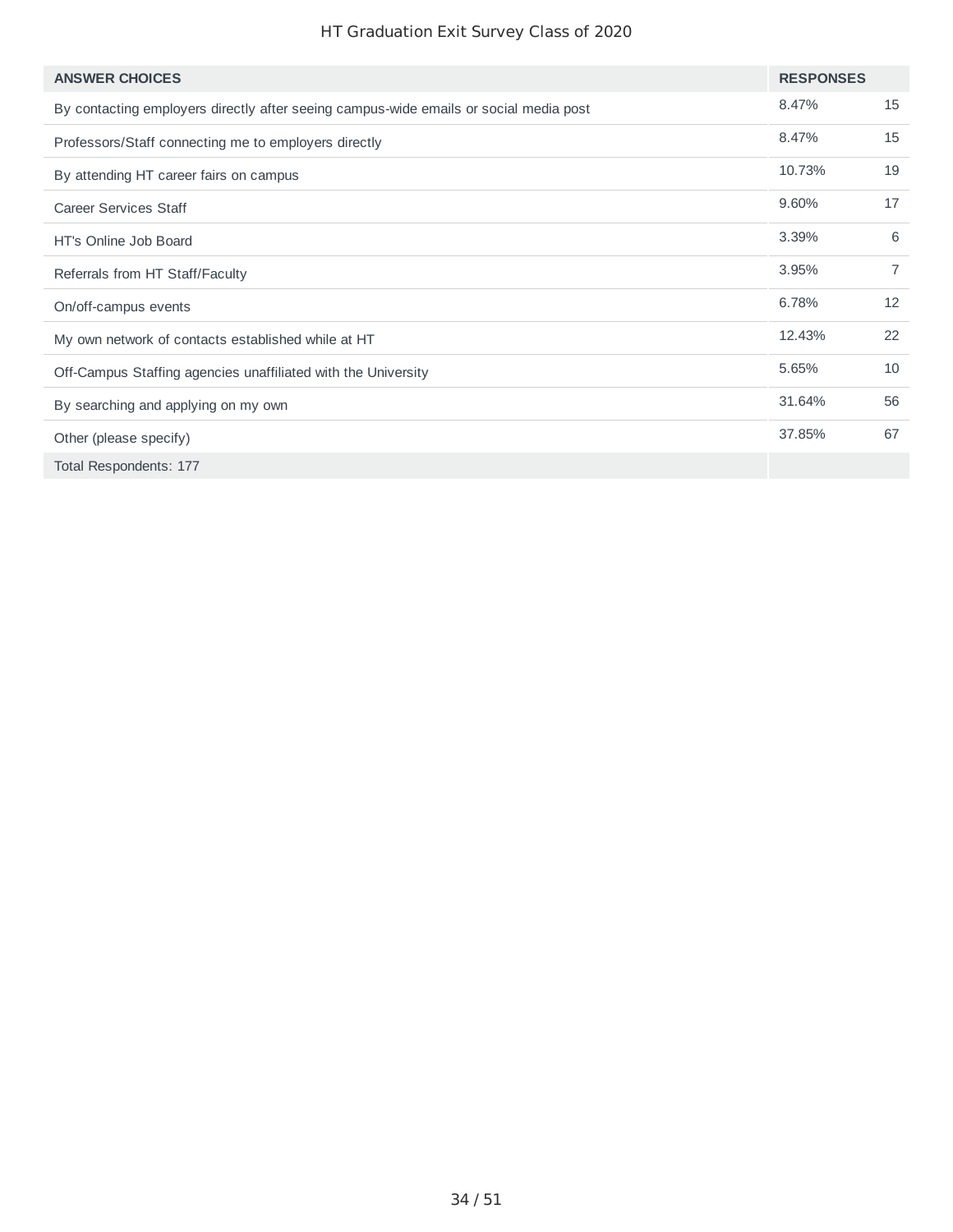## Q31 If you received any job offer(s) as a result of Campus Career Fairs, please list the employer(s).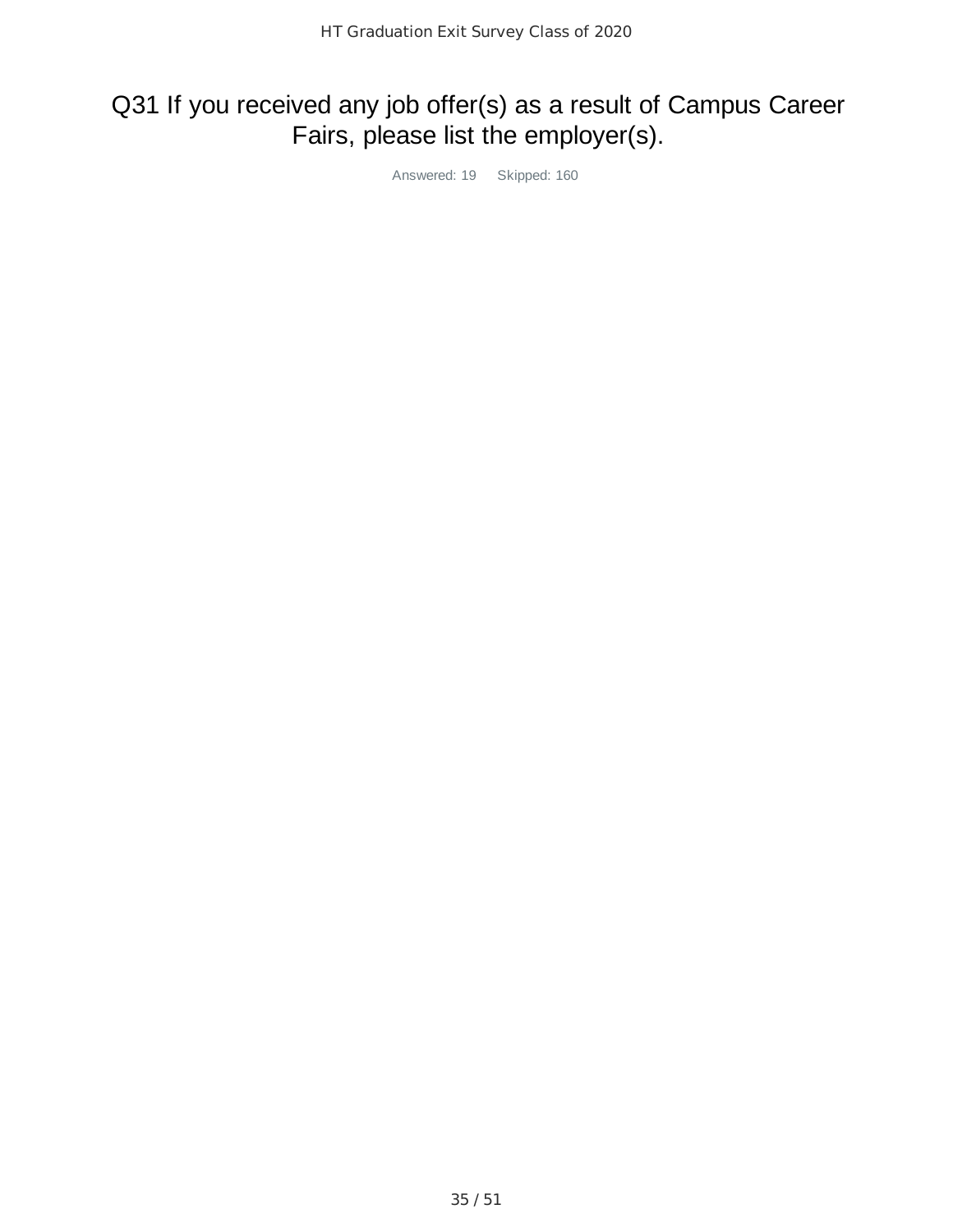### Q32 Will you be employed upon graduation? (check all that apply)



| <b>ANSWER CHOICES</b>                       | <b>RESPONSES</b> |     |
|---------------------------------------------|------------------|-----|
| Employed Full-time                          | 60.45%           | 107 |
| <b>Employed Part-time</b>                   | 9.60%            | 17  |
| Not Employed                                | 5.65%            | 10  |
| Seeking Employment                          | 29.38%           | 52  |
| Seeking Continuing Education                | 12.43%           | 22  |
| Not Seeking Employment/Continuing Education | 2.82%            | 5   |
| Total Respondents: 177                      |                  |     |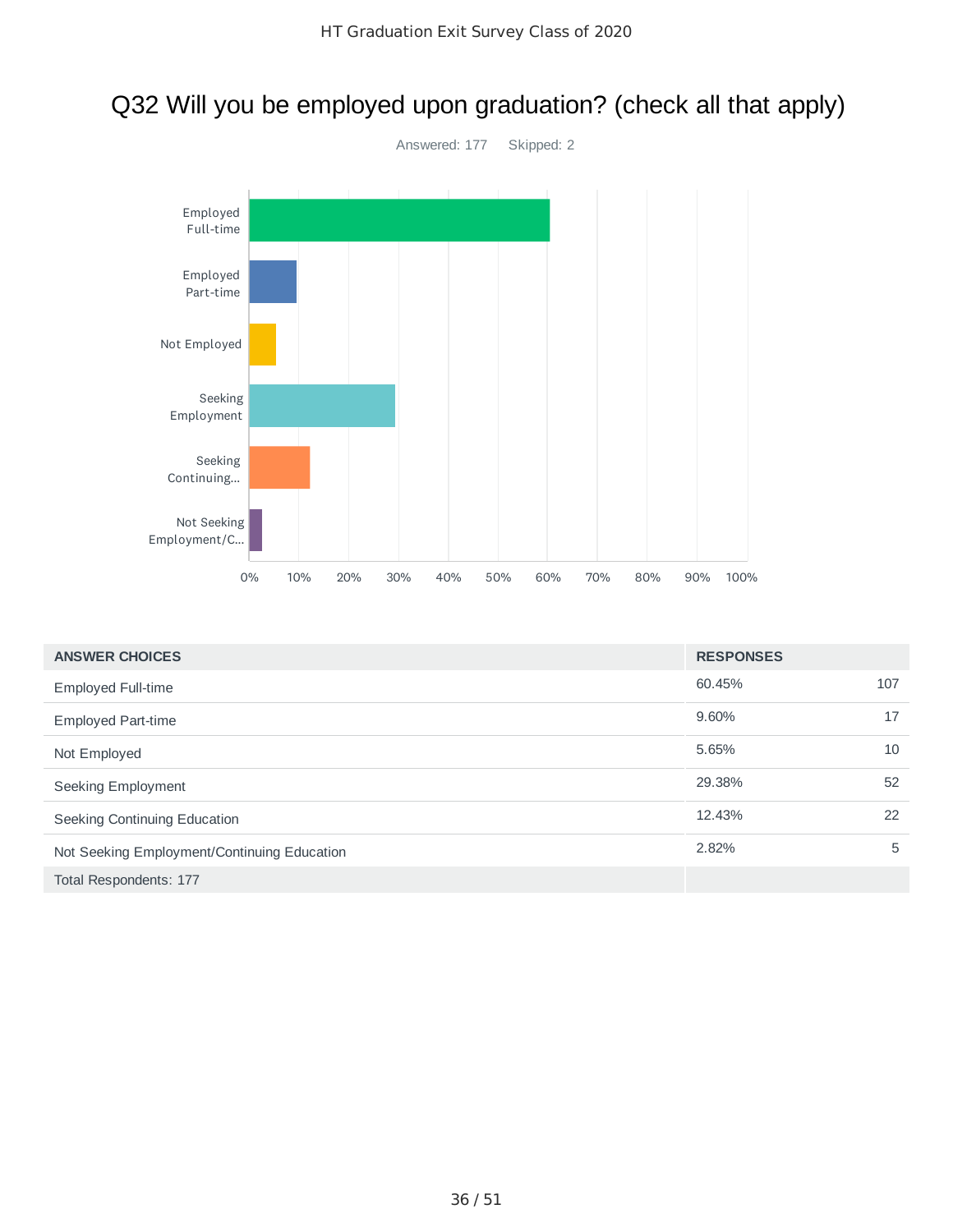### Q33 How related is your primary job upon graduation to your program/area of study at HT?



| <b>ANSWER CHOICES</b>        | <b>RESPONSES</b> |     |
|------------------------------|------------------|-----|
| very related                 | 36.7%            | 65  |
| somewhat related             | 23.7%            | 42  |
| neither related or unrelated | $9.0\%$          | 16  |
| somewhat unrelated           | 4.5%             | 8   |
| very unrelated               | 10.2%            | 18  |
| N/A                          | 15.8%            | 28  |
| <b>TOTAL</b>                 |                  | 177 |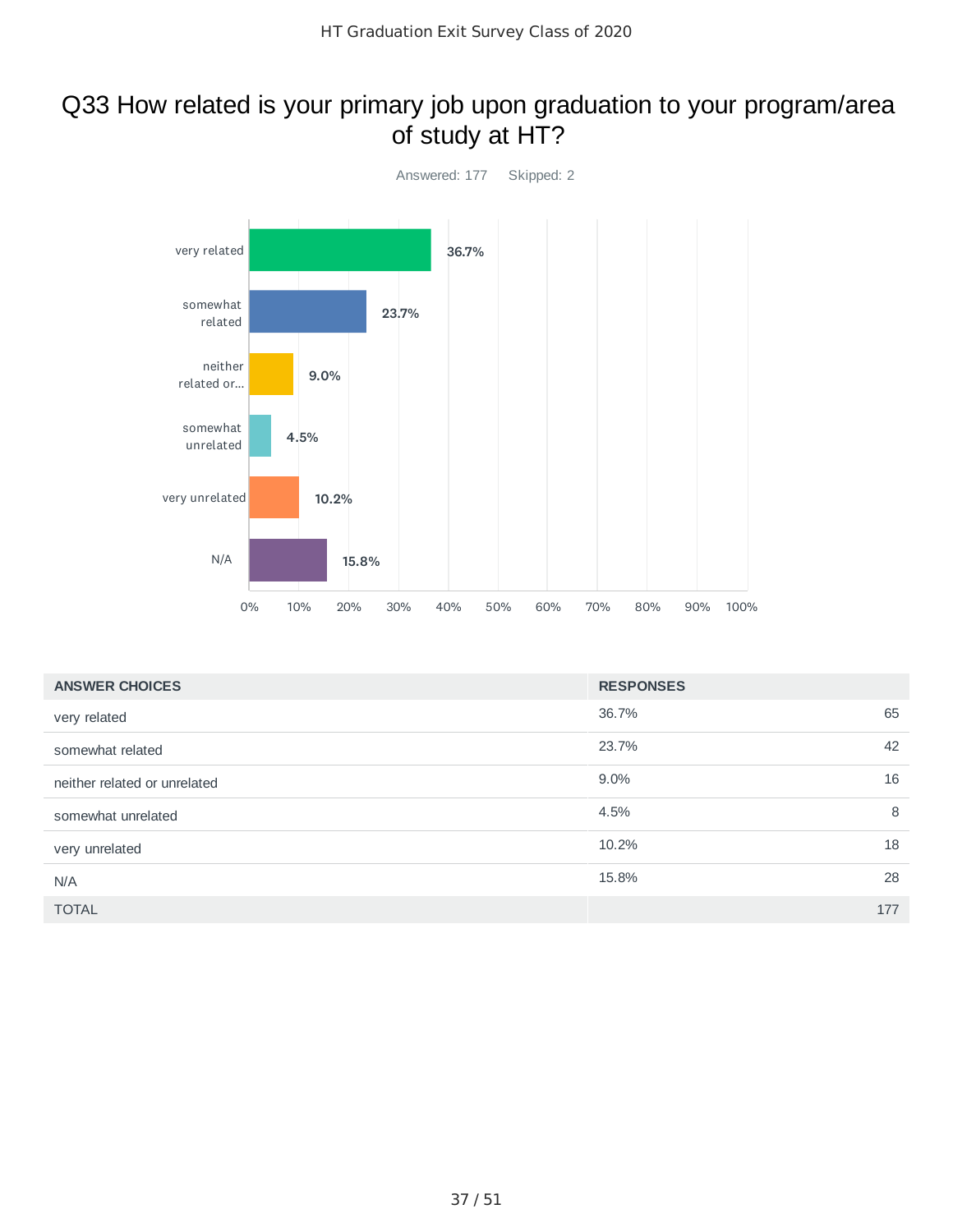### Q34 If you are currently employed while at HT, do you anticipate a change in status at work as a result of having attained this degree?



| <b>ANSWER CHOICES</b>  | <b>RESPONSES</b> |  |
|------------------------|------------------|--|
| Yes                    | 78<br>44.07%     |  |
| <b>No</b>              | 17.51%<br>31     |  |
| Not currently employed | 28<br>15.82%     |  |
| N/A                    | 40<br>22.60%     |  |
| <b>TOTAL</b>           | 177              |  |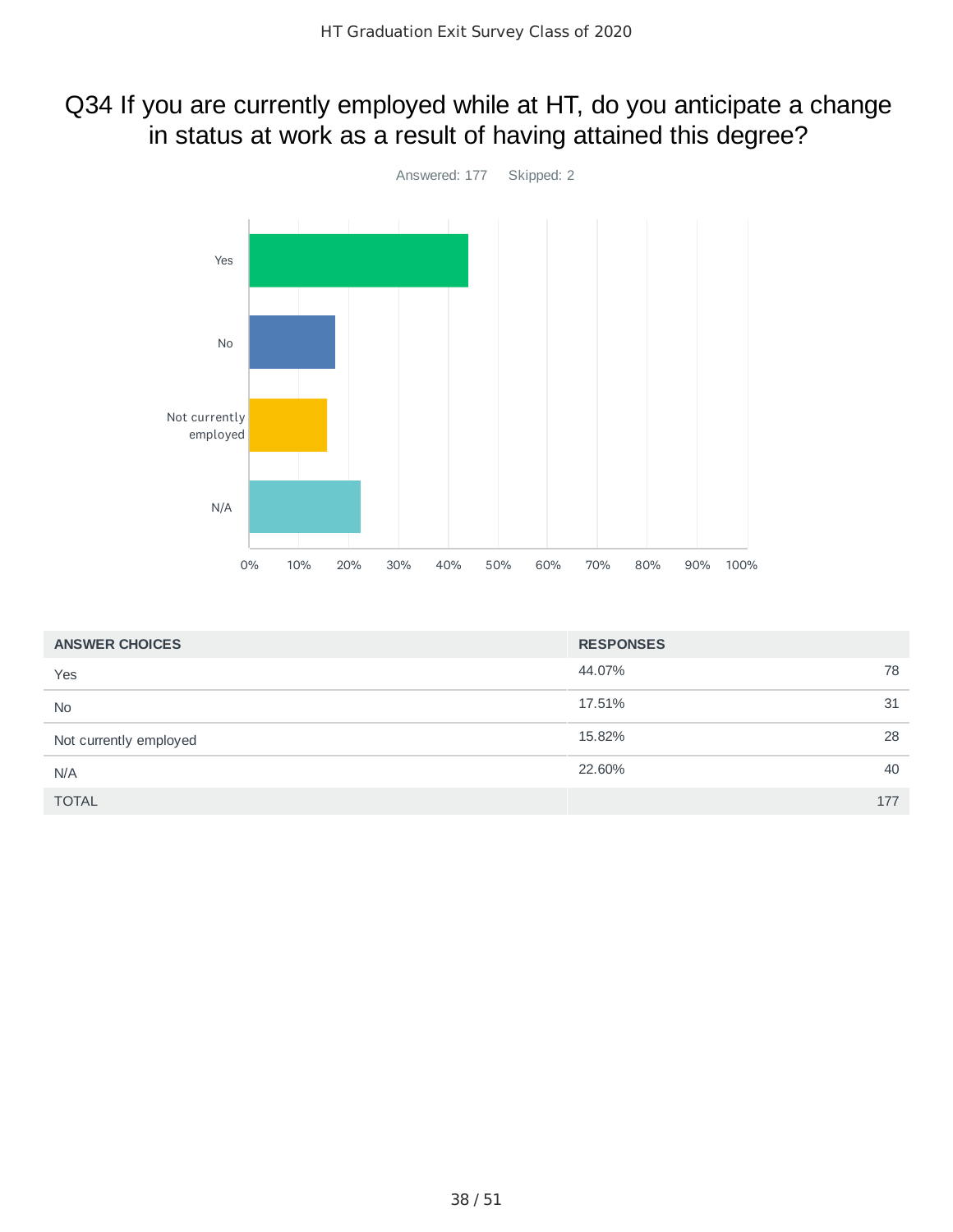## Q35 If yes, what is the anticipated change in status? (check all that apply)



| <b>ANSWER CHOICES</b>  | <b>RESPONSES</b> |     |
|------------------------|------------------|-----|
| N/A                    | 54.80%           | 97  |
| position/title change  | 24.29%           | 43  |
| pay increase           | 16.38%           | 29  |
| N/A                    | $0.00\%$         | 0   |
| Other (please specify) | 4.52%            | 8   |
| <b>TOTAL</b>           |                  | 177 |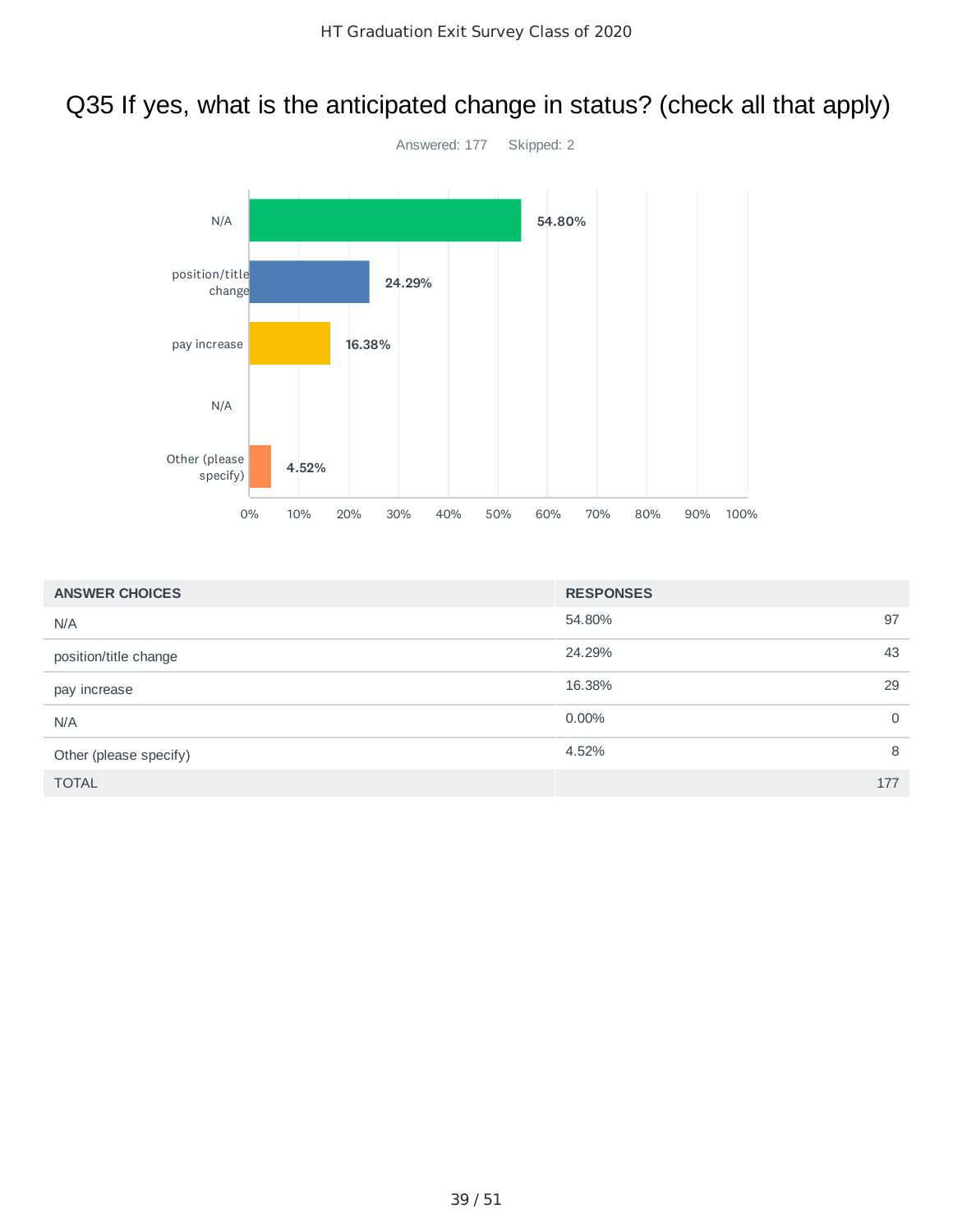# Q36 Employment Information (upon graduation)

| <b>ANSWER CHOICES</b>    | <b>RESPONSES</b> |     |
|--------------------------|------------------|-----|
| Employor                 | 100.00%          | 177 |
| Position/Title:          | 100.00%          | 177 |
| Location (City & State): | 100.00%          | 177 |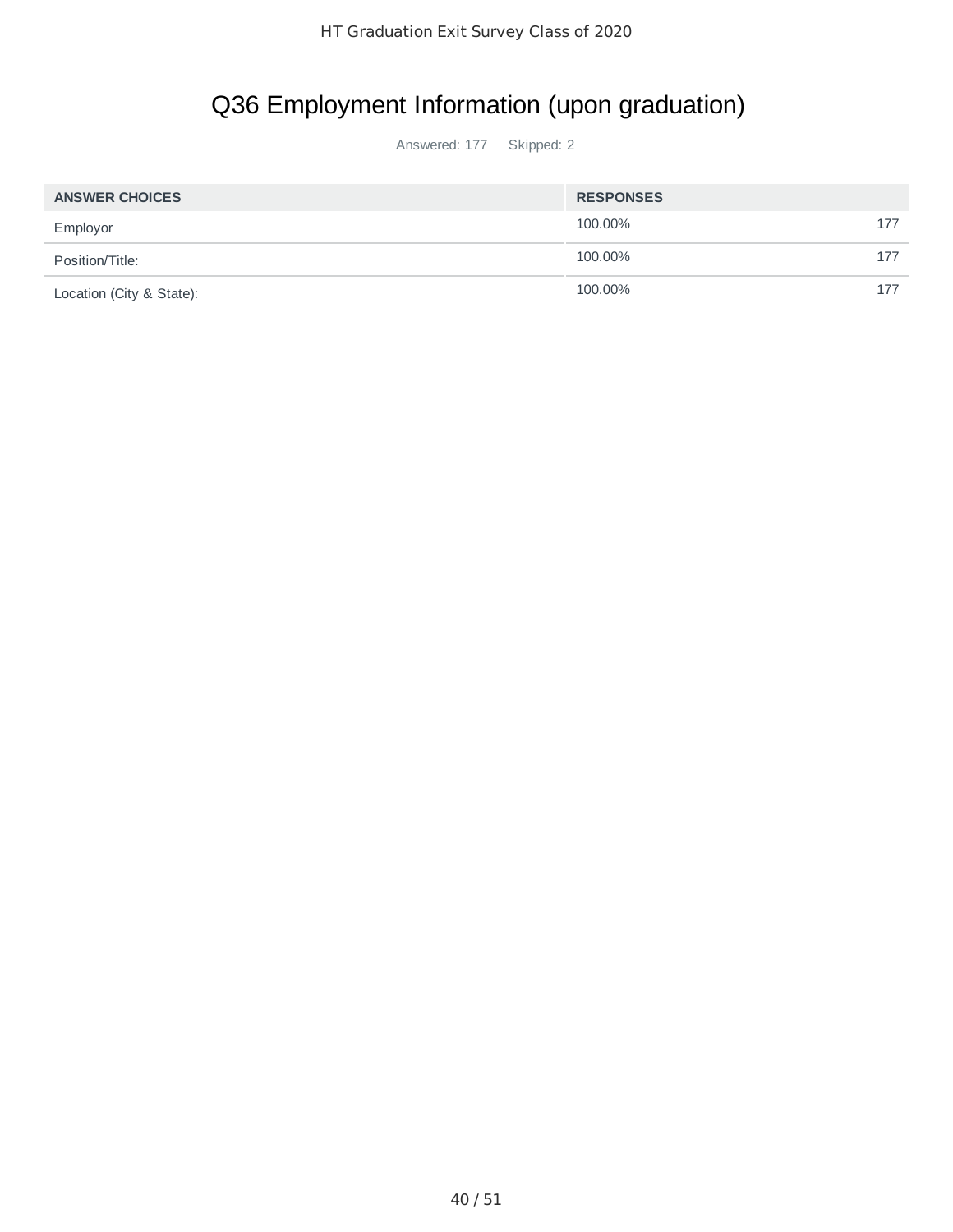

### Q37 What is the salary range of your job (upon graduation)?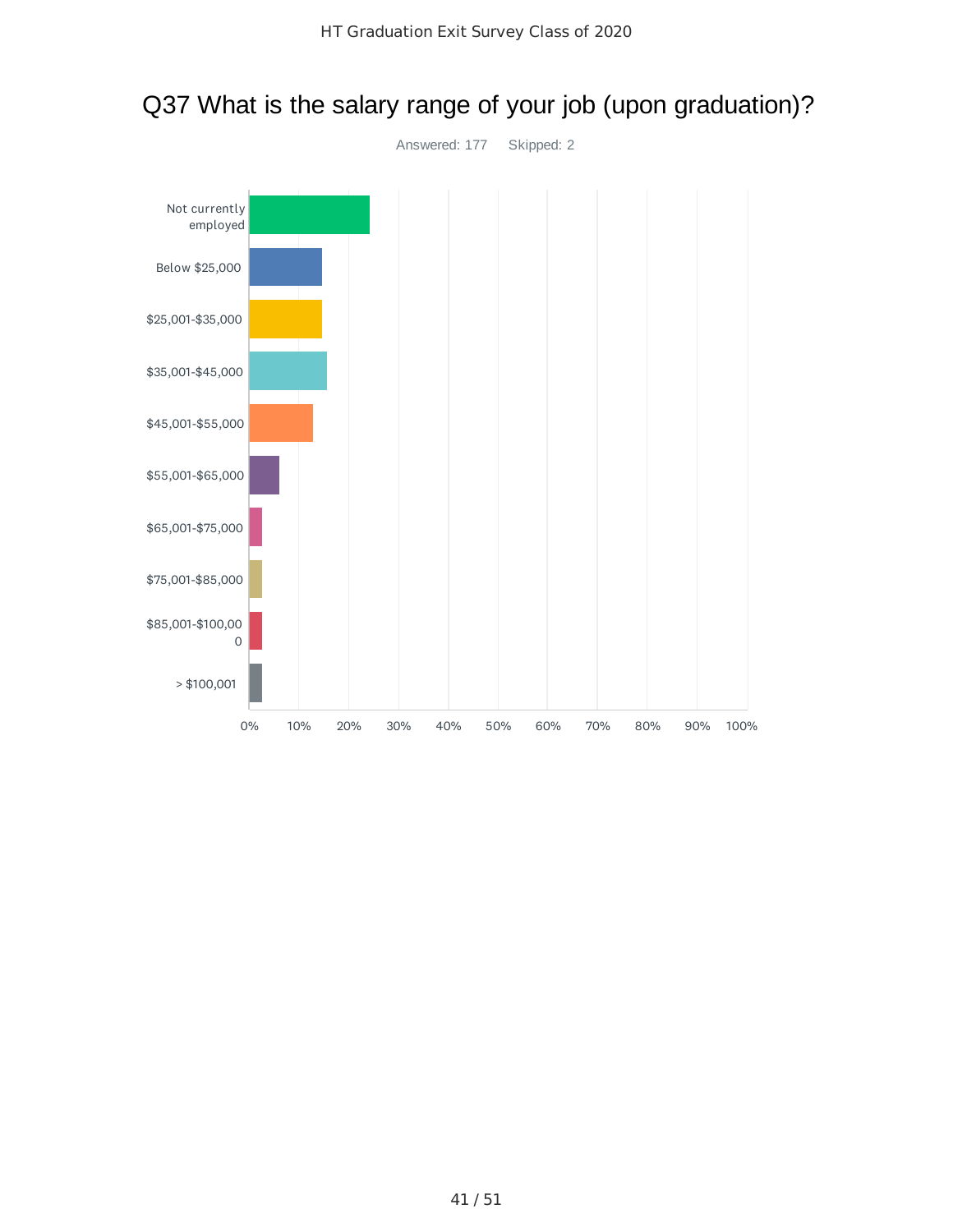### HT Graduation Exit Survey Class of 2020

| <b>ANSWER CHOICES</b>  | <b>RESPONSES</b> |     |
|------------------------|------------------|-----|
| Not currently employed | 24.29%           | 43  |
| Below \$25,000         | 14.69%           | 26  |
| \$25,001-\$35,000      | 14.69%           | 26  |
| \$35,001-\$45,000      | 15.82%           | 28  |
| \$45,001-\$55,000      | 12.99%           | 23  |
| \$55,001-\$65,000      | 6.21%            | 11  |
| \$65,001-\$75,000      | 2.82%            | 5   |
| \$75,001-\$85,000      | 2.82%            | 5   |
| \$85,001-\$100,000     | 2.82%            | 5   |
| > \$100,001            | 2.82%            | 5   |
| <b>TOTAL</b>           |                  | 177 |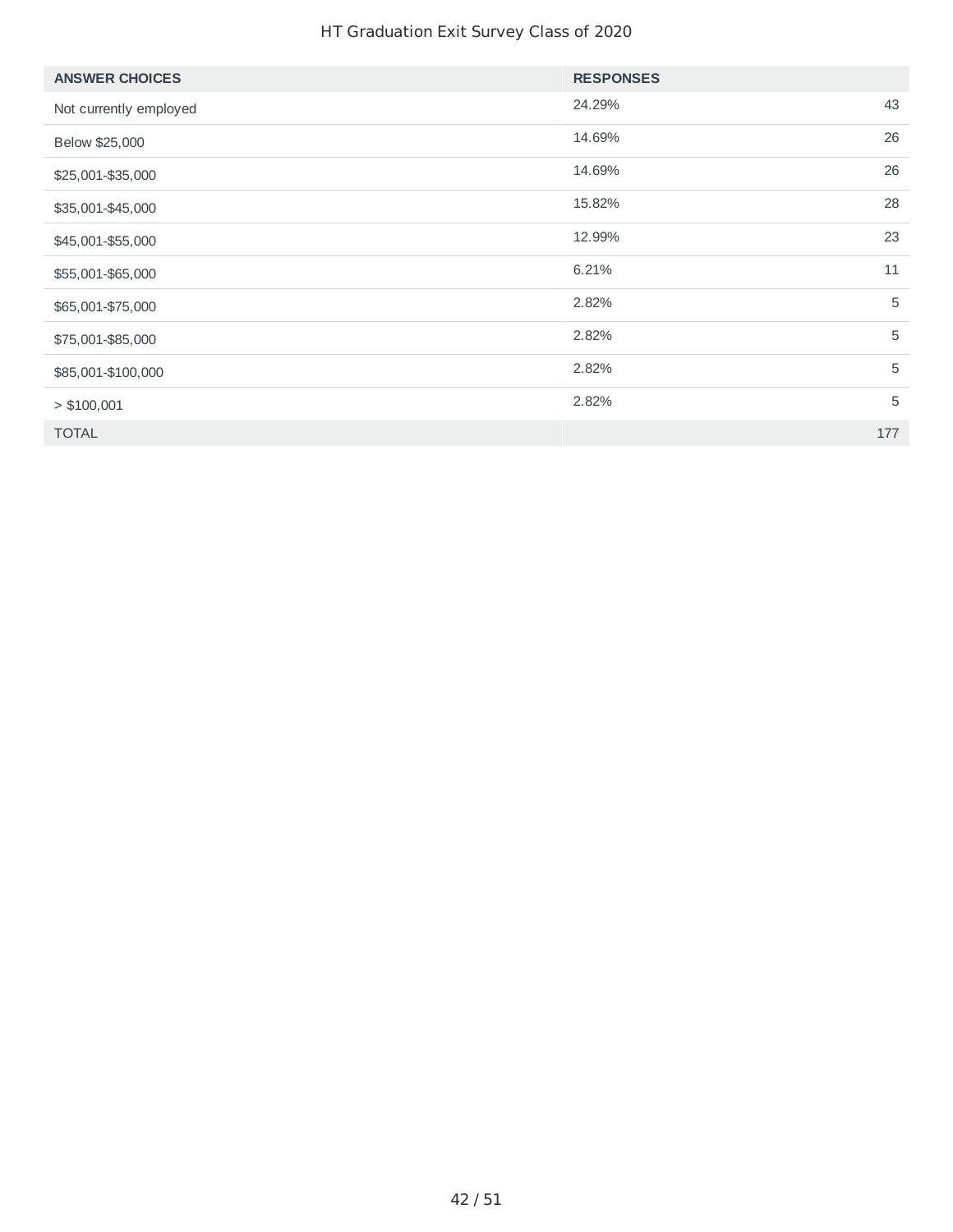## Q38 Overall, what is your level of satisfaction with your experience at HT?



| <b>ANSWER CHOICES</b>              | <b>RESPONSES</b> |     |
|------------------------------------|------------------|-----|
| <b>Extremely satisfied</b>         | 11.56%           | 20  |
| Satisfied                          | 38.15%           | 66  |
| Somewhat satisfied                 | 30.06%           | 52  |
| Neither satisfied nor dissatisfied | 8.09%            | 14  |
| Somewhat dissatisfied              | 8.09%            | 14  |
| <b>Dissatisfied</b>                | 2.89%            | 5   |
| Extremely dissatisfied             | 1.16%            | 2   |
| <b>TOTAL</b>                       |                  | 173 |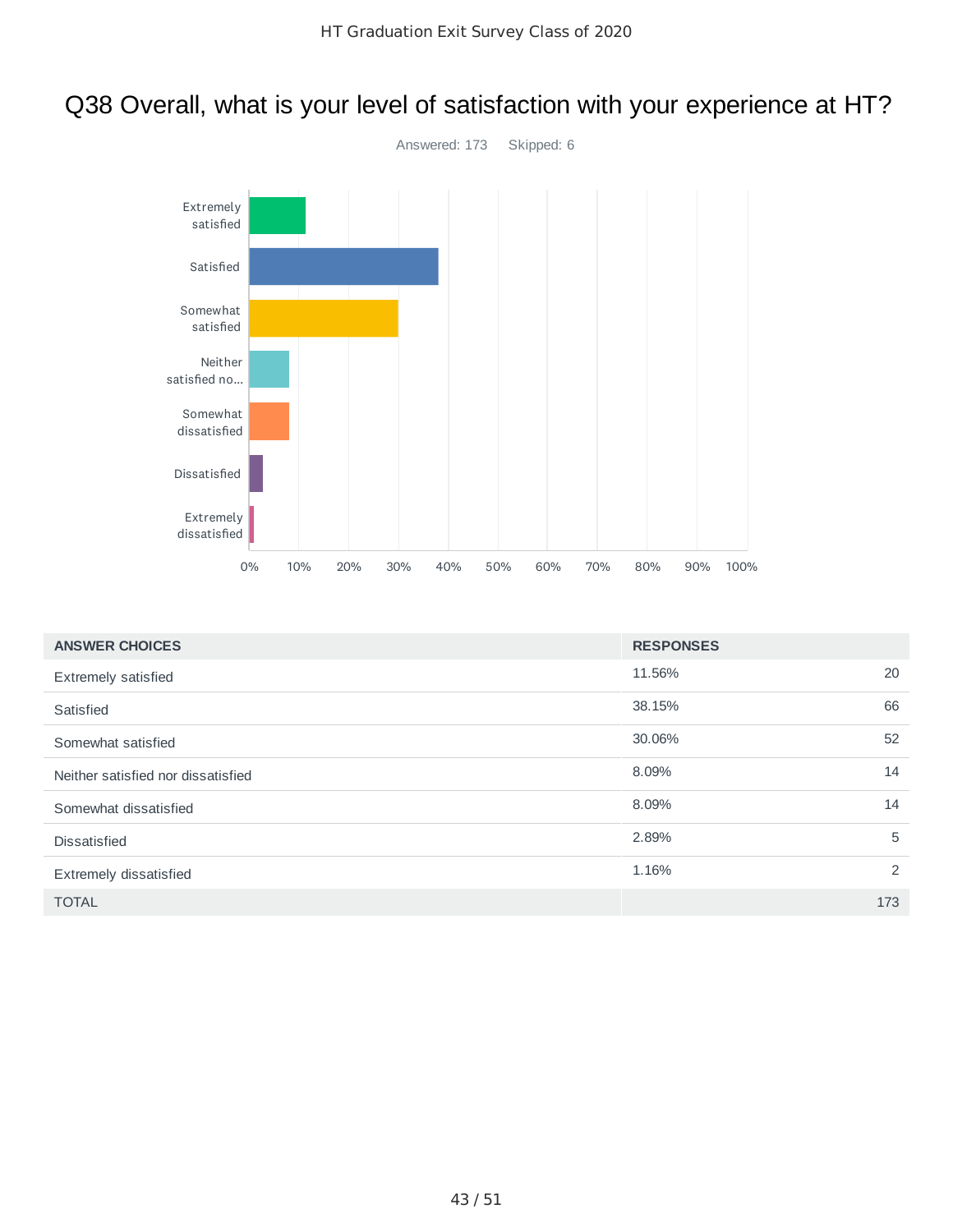### Q39 How likely is it that you would recommend HT to others?



| DETRACTORS (0-6) | PASSIVES (7-8) | PROMOTERS (9-10) | NET PROMOTER® SCORE |
|------------------|----------------|------------------|---------------------|
| 53%<br>92        | 27%            | 20%<br>35        | -33                 |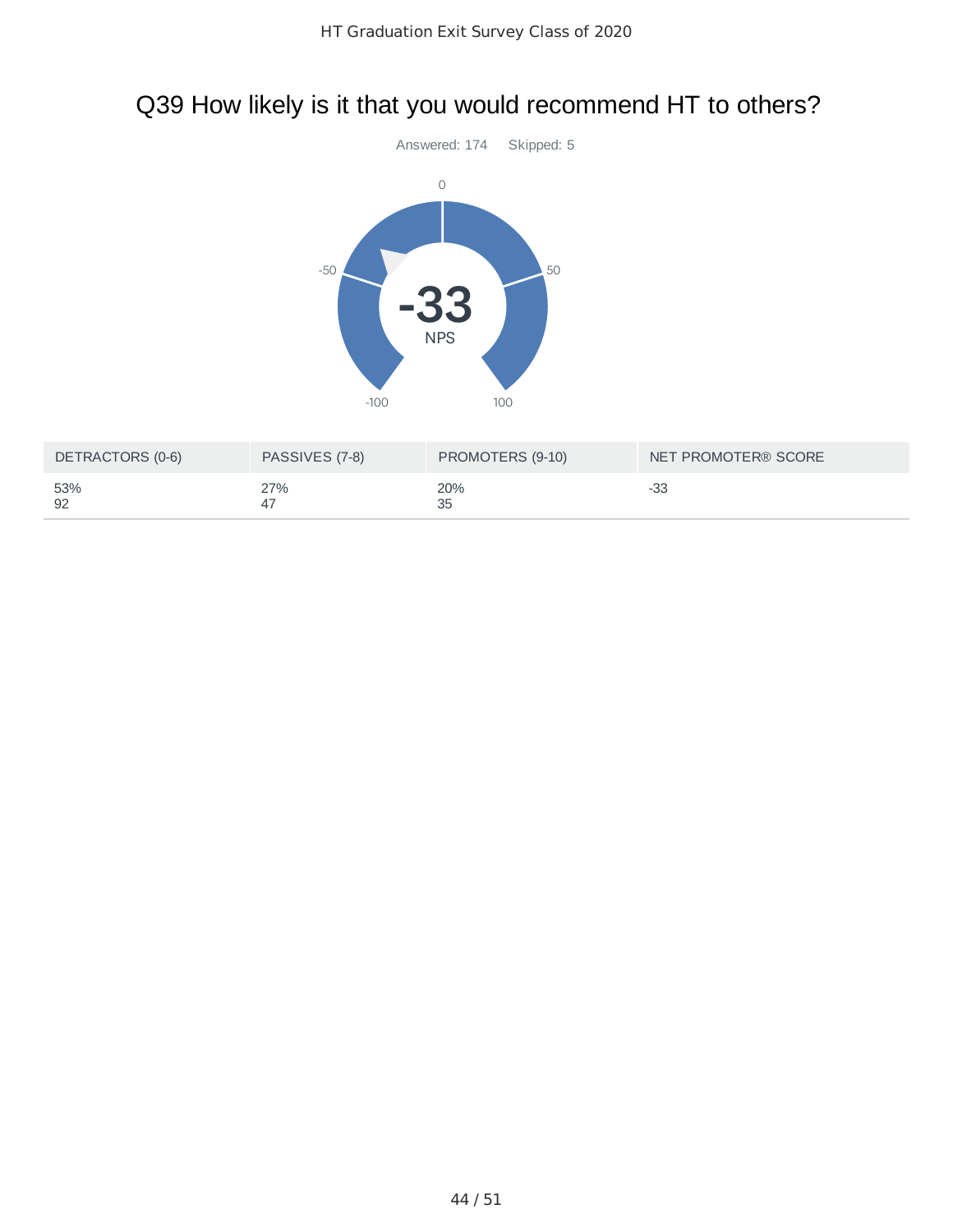### Q40 How has your experience at HT prepared you for either the workplace or Graduate school?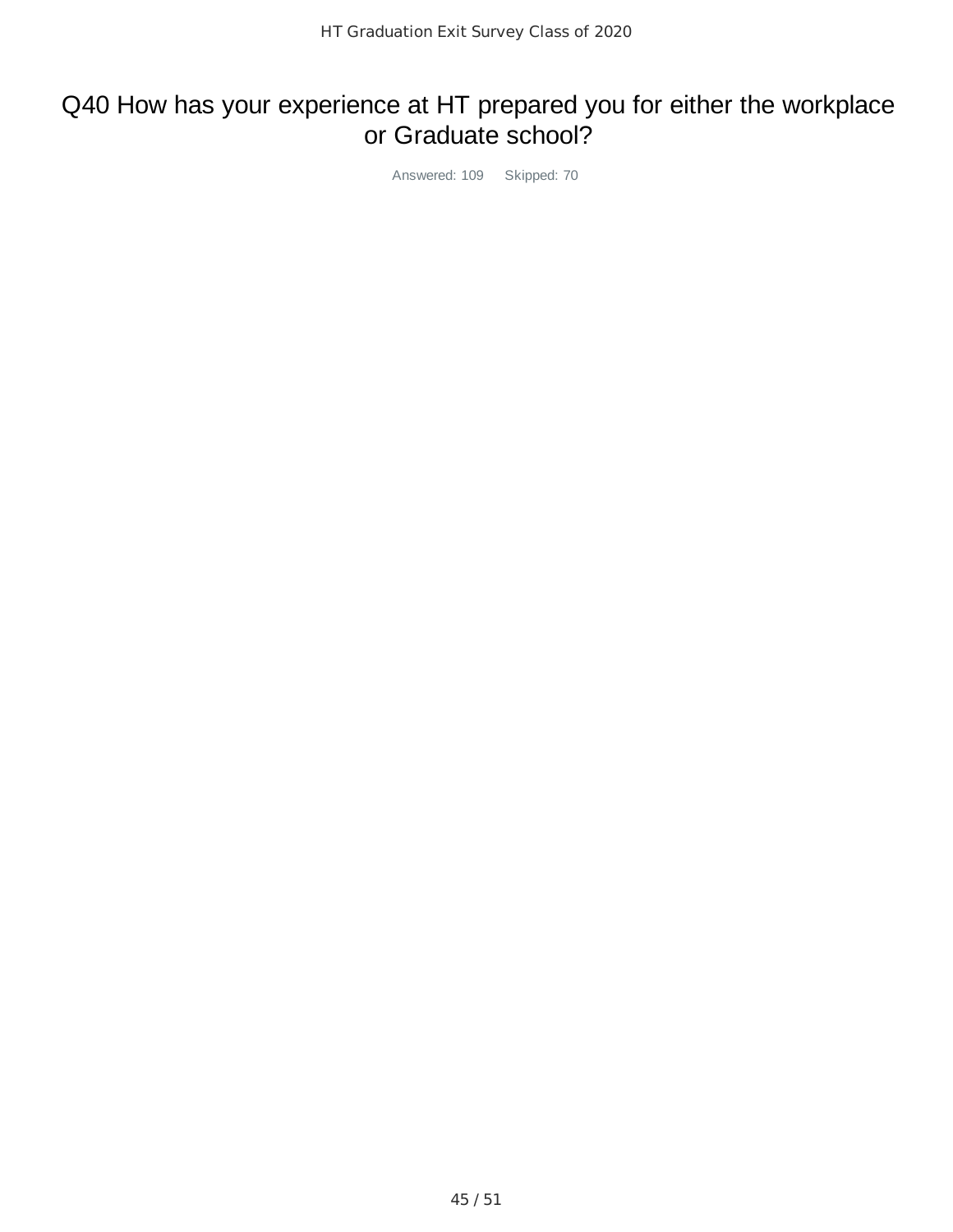## Q41 What recommendations could you make that would benefit the educational experience of future HT students?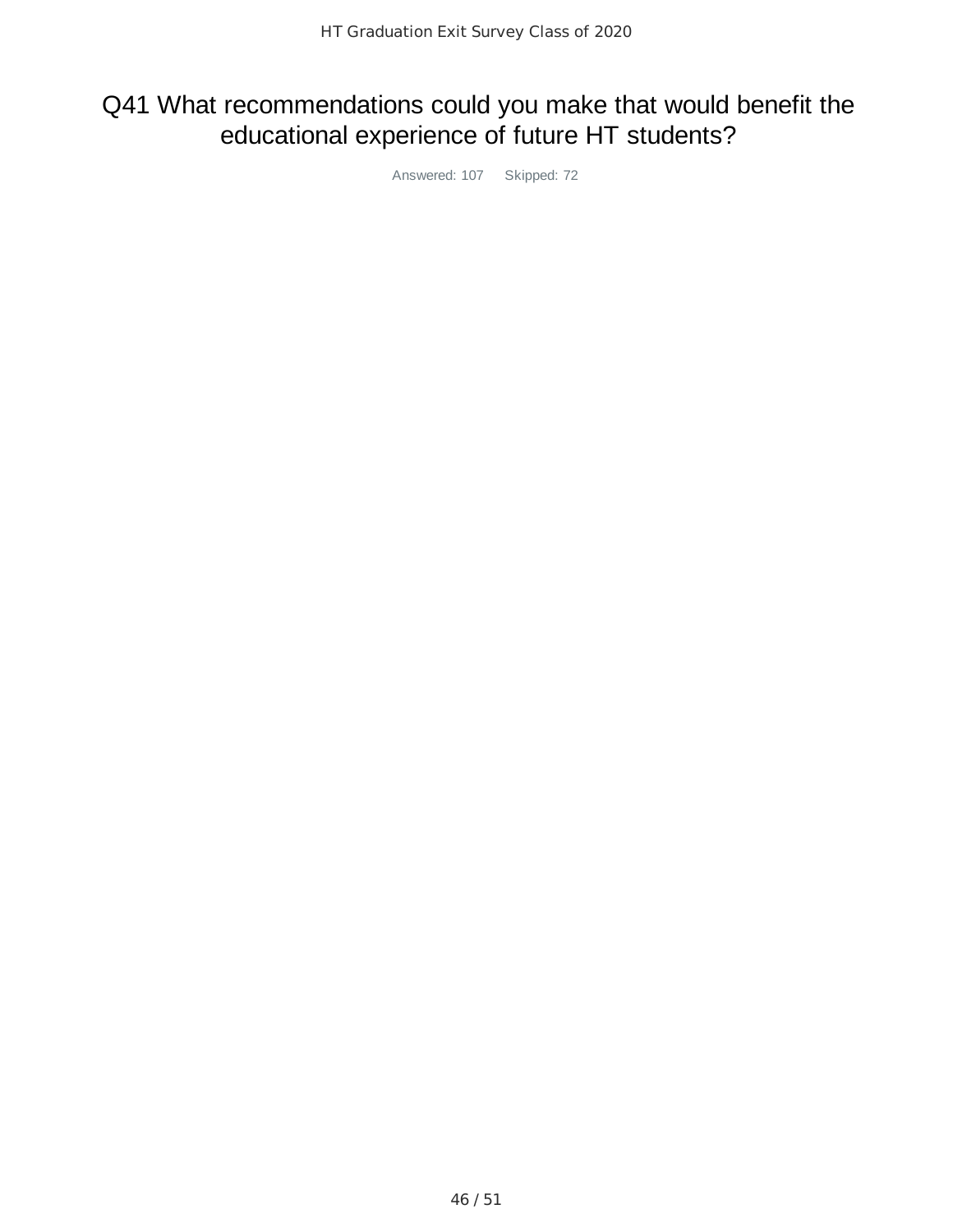## Q42 Please identify the individual(s) who made the most important contribution to your educational experiences while at HT.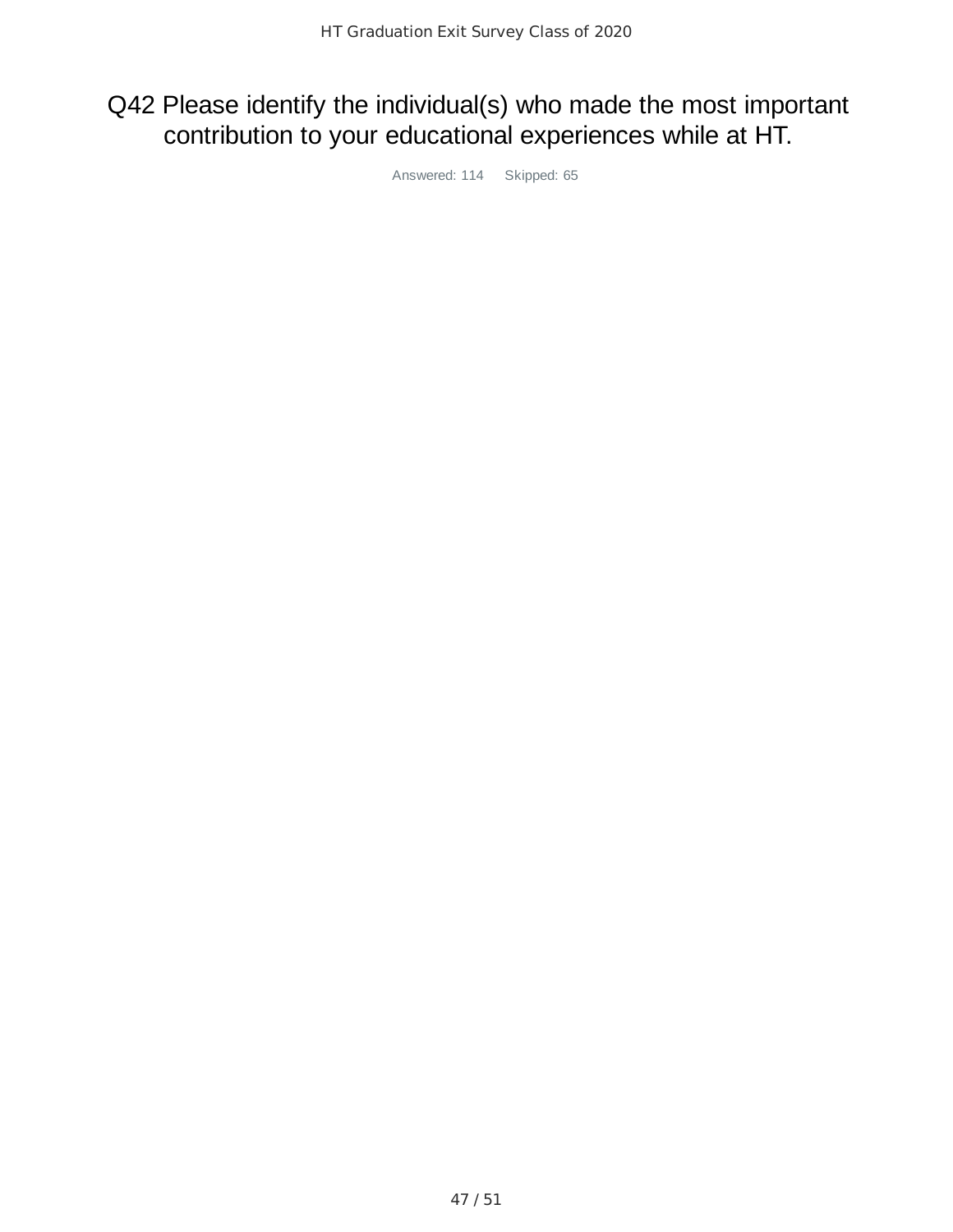Q43 Describe something special about yourself as an HT student. (Obstacles you overcame to graduate, special relationship(s) you developed, community involvement/volunteer projects, anything that you feel you would like to share.)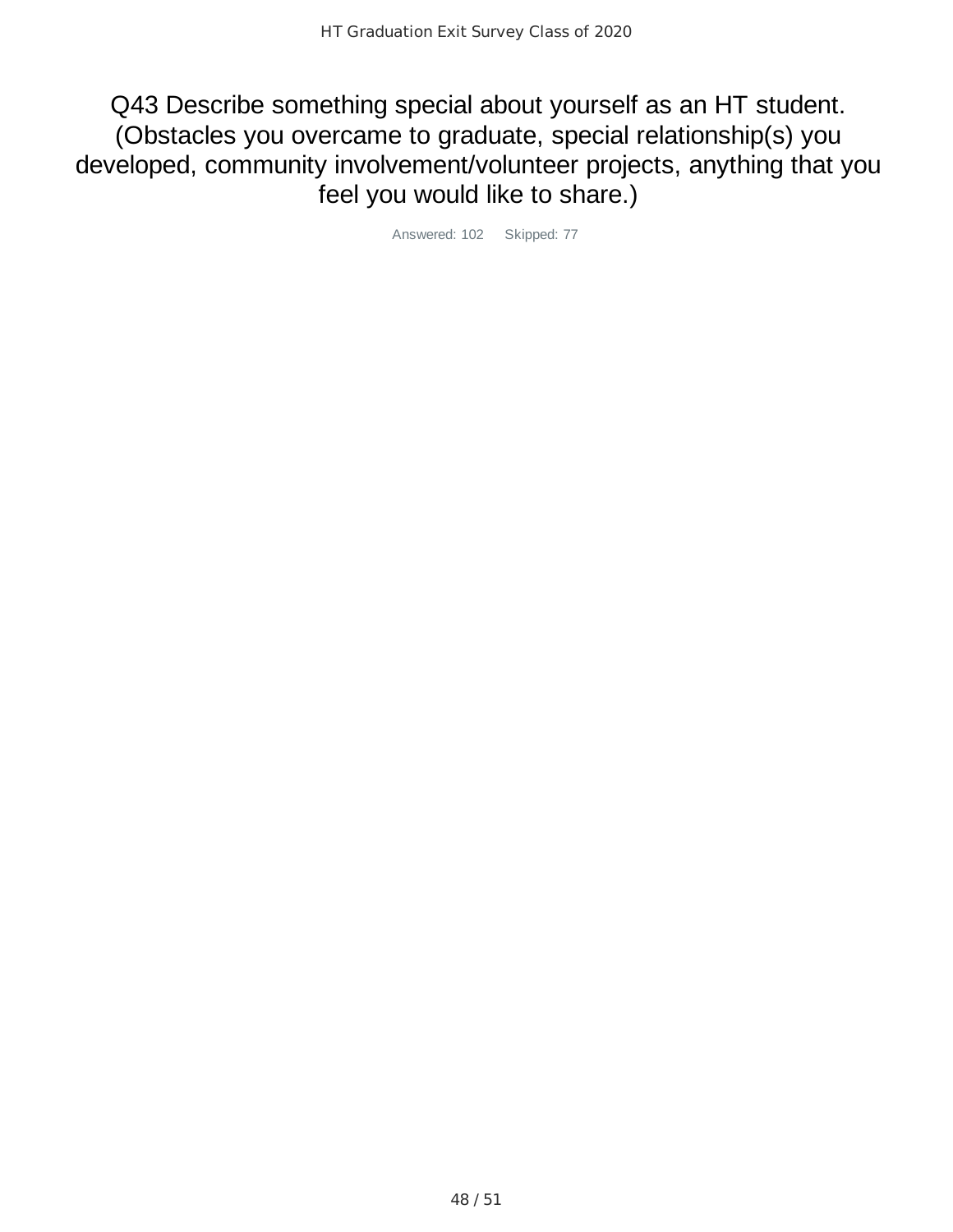### Q44 Any additional comments on your experience at HT?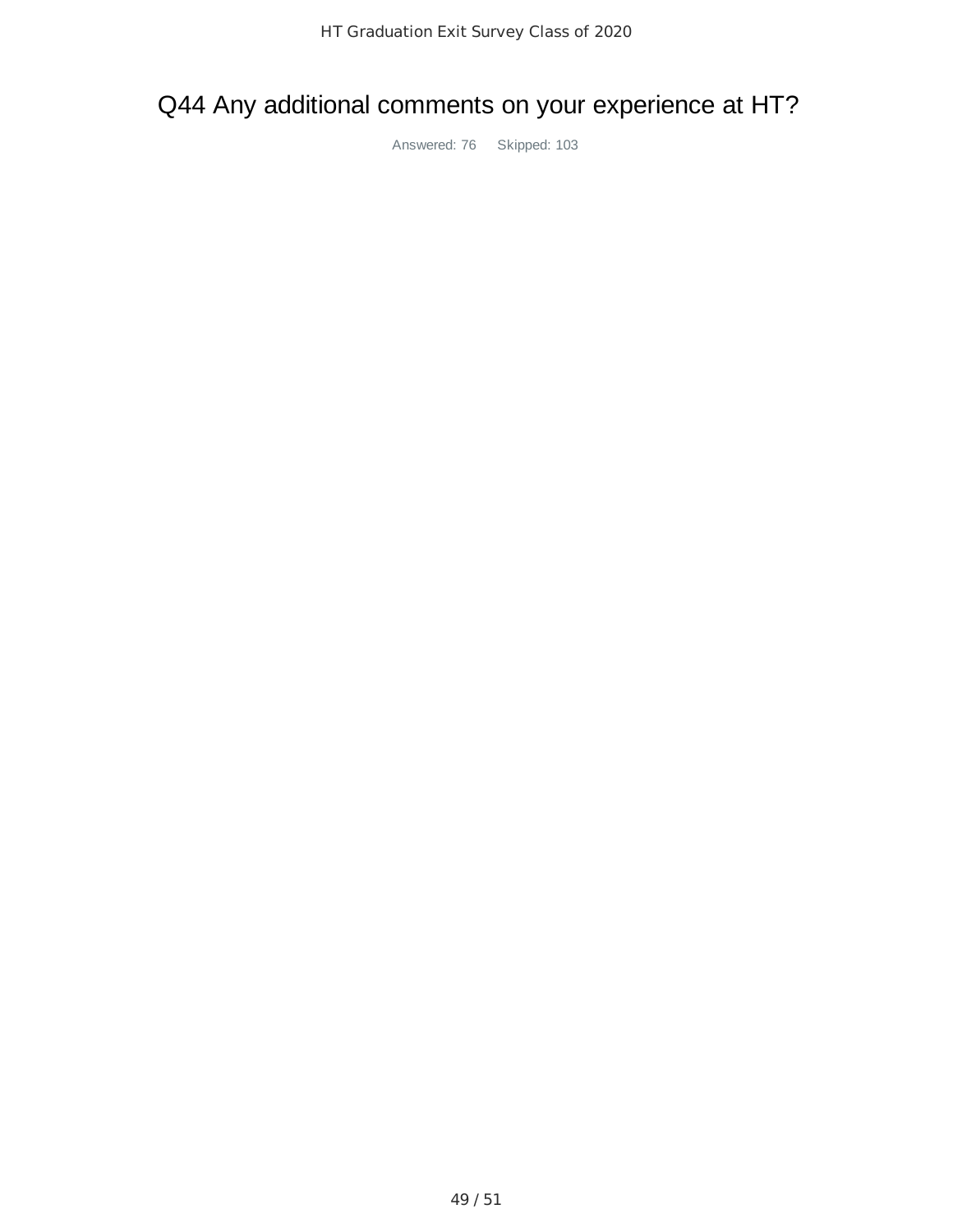HT Graduation Exit Survey Class of 2020

# Q45 Your HT Student ID